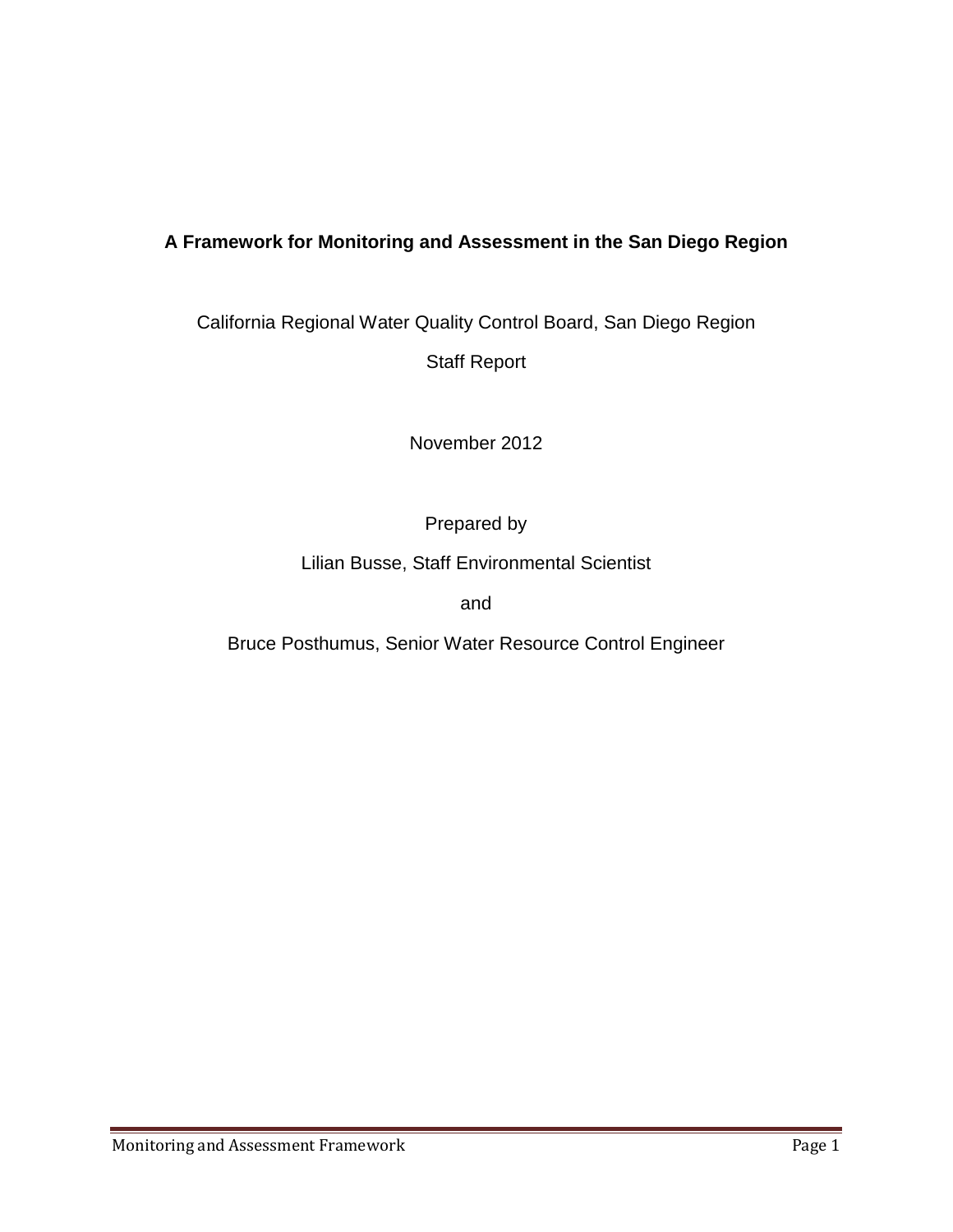# **Contents**

| I.                                                                       |    |                                                                             |  |  |  |  |
|--------------------------------------------------------------------------|----|-----------------------------------------------------------------------------|--|--|--|--|
| Ш.                                                                       |    |                                                                             |  |  |  |  |
| III.                                                                     |    |                                                                             |  |  |  |  |
| IV. Background - Need for a New Approach to Monitoring and Assessment  8 |    |                                                                             |  |  |  |  |
| А.                                                                       |    |                                                                             |  |  |  |  |
| В.                                                                       |    |                                                                             |  |  |  |  |
| C.                                                                       |    | Past Approach: Discharge-Oriented Monitoring and Assessment 9               |  |  |  |  |
| D.                                                                       |    |                                                                             |  |  |  |  |
| New Approach: Water Body-Oriented Monitoring and Assessment 10<br>V.     |    |                                                                             |  |  |  |  |
| А.                                                                       |    |                                                                             |  |  |  |  |
| В.                                                                       |    | Phases of Water Body-Oriented Monitoring and Assessment 11                  |  |  |  |  |
|                                                                          | 1. |                                                                             |  |  |  |  |
|                                                                          | 2. | Stressor Identification Monitoring and Assessment (M2) 12                   |  |  |  |  |
|                                                                          | 3. | Source Identification Monitoring and Assessment (M3) 13                     |  |  |  |  |
|                                                                          | 4. |                                                                             |  |  |  |  |
| VI. Implementation of Water Body-Oriented Monitoring and Assessment 15   |    |                                                                             |  |  |  |  |
| А.                                                                       |    |                                                                             |  |  |  |  |
| В.                                                                       |    |                                                                             |  |  |  |  |
|                                                                          | 1. |                                                                             |  |  |  |  |
|                                                                          | 2. |                                                                             |  |  |  |  |
|                                                                          |    | Step 1: Assemble monitoring workgroup (stakeholders)  18                    |  |  |  |  |
|                                                                          |    |                                                                             |  |  |  |  |
|                                                                          |    | Step 3: Inventory current monitoring programs and analyze current data  18  |  |  |  |  |
|                                                                          |    | Step 4: Design appropriate monitoring program to answer monitoring          |  |  |  |  |
|                                                                          |    |                                                                             |  |  |  |  |
|                                                                          |    | Step 5: Identify funding sources and allocate funding for implementation of |  |  |  |  |
|                                                                          |    |                                                                             |  |  |  |  |
|                                                                          |    |                                                                             |  |  |  |  |
|                                                                          |    |                                                                             |  |  |  |  |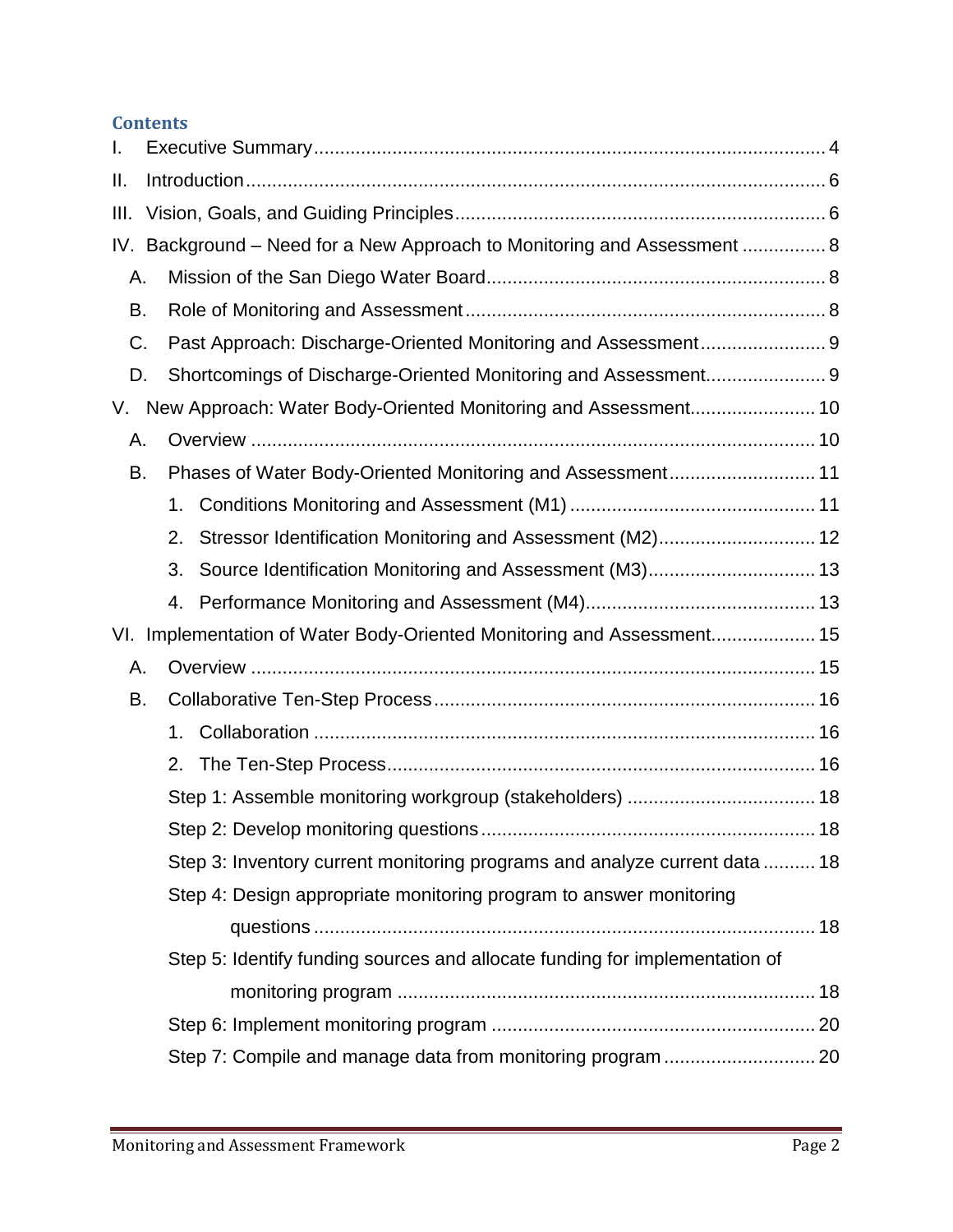|     |    | Step 8: Analyze, synthesize, and interpret monitoring data; check if monitoring    |  |
|-----|----|------------------------------------------------------------------------------------|--|
|     |    |                                                                                    |  |
|     |    |                                                                                    |  |
|     |    |                                                                                    |  |
| C.  |    | Available Tools, Infrastructure, and Resources for Implementation                  |  |
|     | 1. |                                                                                    |  |
|     | 2. |                                                                                    |  |
|     |    |                                                                                    |  |
|     |    |                                                                                    |  |
|     |    |                                                                                    |  |
|     |    |                                                                                    |  |
|     |    | VII. Short-Term and Long-Term Milestones for Implementation of Water Body-Oriented |  |
|     |    |                                                                                    |  |
| Α.  |    |                                                                                    |  |
| В.  |    |                                                                                    |  |
|     |    |                                                                                    |  |
| IX. |    |                                                                                    |  |
| Х.  |    |                                                                                    |  |

# Figures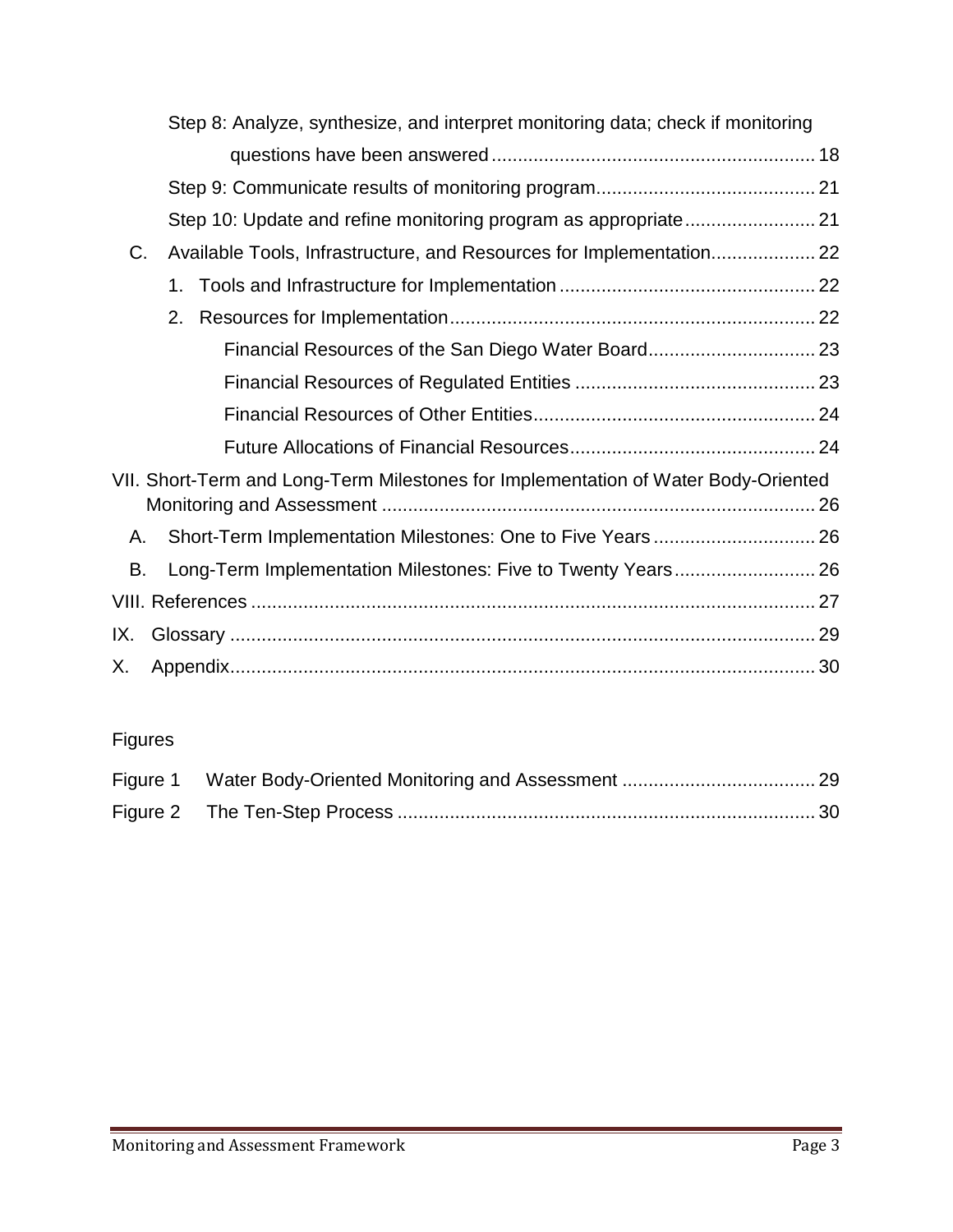# <span id="page-3-0"></span>**I. Executive Summary**

The mission of the San Diego Water Board is to protect and restore the chemical, physical, and biological integrity of waters in the San Diego Region. To enable the Water Board to carry out its mission more strategically and more effectively, this framework outlines an approach to monitoring and assessment that focuses on producing important and useful information. This approach is conceptually simple, logical, systematic, question-driven, and water body-oriented, and it has been successfully used elsewhere in California.

Current monitoring required by the San Diego Water Board is focused on discharges, and whether discharges and cleanups necessitated by discharges are in compliance with regulatory requirements. The most fundamental shortcoming of such a dischargeoriented approach to monitoring and assessment is that important basic information about conditions in water bodies is not produced.

Monitoring and assessment programs should always be designed to answer specific questions. The water body-oriented approach outlined in this framework and shown on the following page starts with monitoring and assessment to answer questions about conditions in water bodies as they relate to beneficial uses, such as:

- Is water safe to drink?
- Are fish and shellfish safe to eat?
- Is water quality safe for swimming?
- Are habitats and ecosystems healthy?

If unsatisfactory conditions are found, the question to be answered by the next phase of monitoring and assessment is:

• What are the primary stressors causing the unsatisfactory conditions?

Once the primary stressors have been identified, the question to be answered by the next phase of monitoring and assessment is:

• What are the major sources of the primary stressors?

Once the major sources have been identified and management actions have been taken to address the primary stressors and major sources, the question to be answered by the next phase of monitoring and assessment is:

• Are management actions effective?

Monitoring and assessment to answer questions about the effectiveness of management actions includes and, therefore, connects back to monitoring and assessment to answer questions about conditions in water bodies.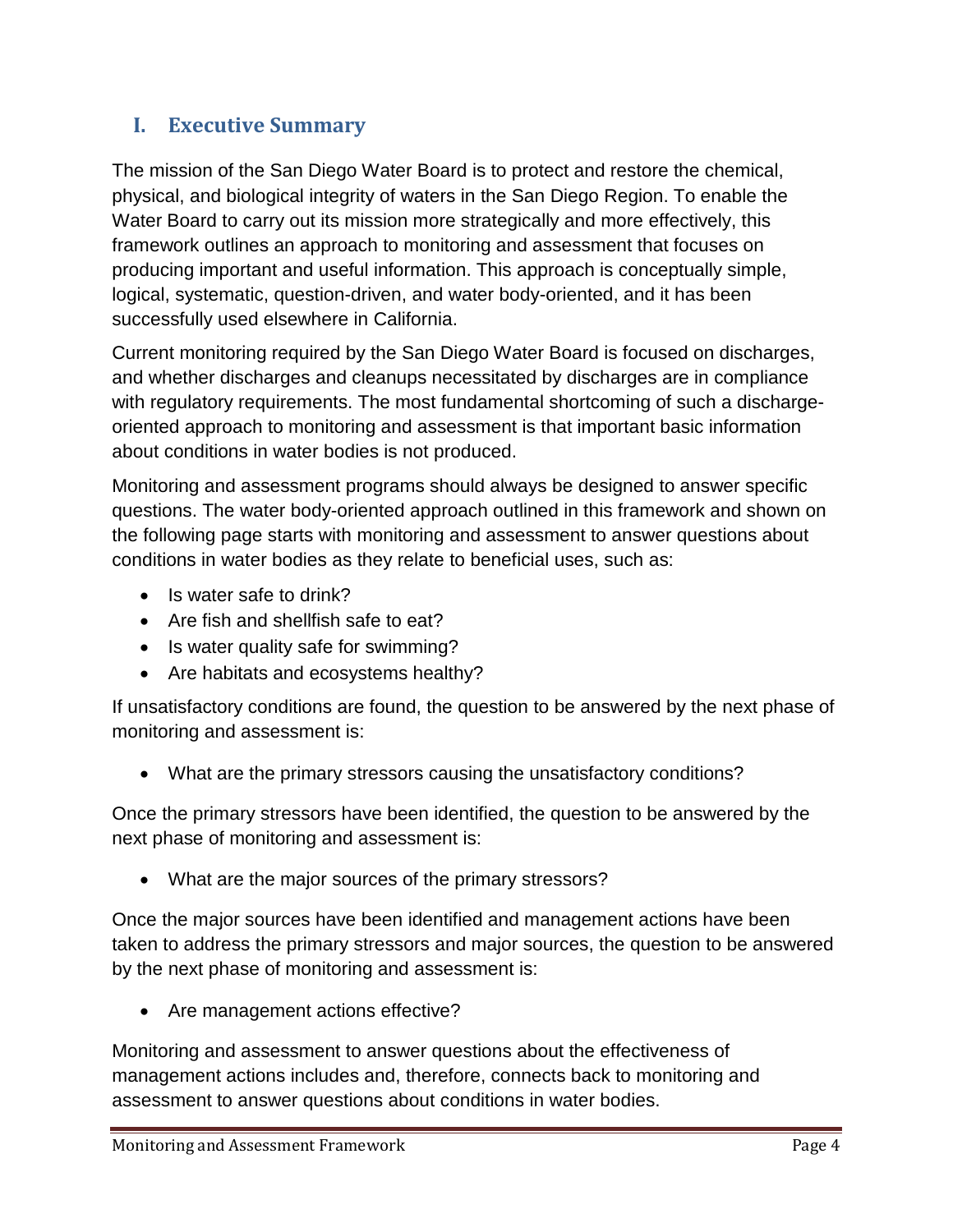This framework also outlines a collaborative process for implementation of this approach. A detailed plan will be developed to implement this framework.



### Water Body-Oriented Monitoring and Assessment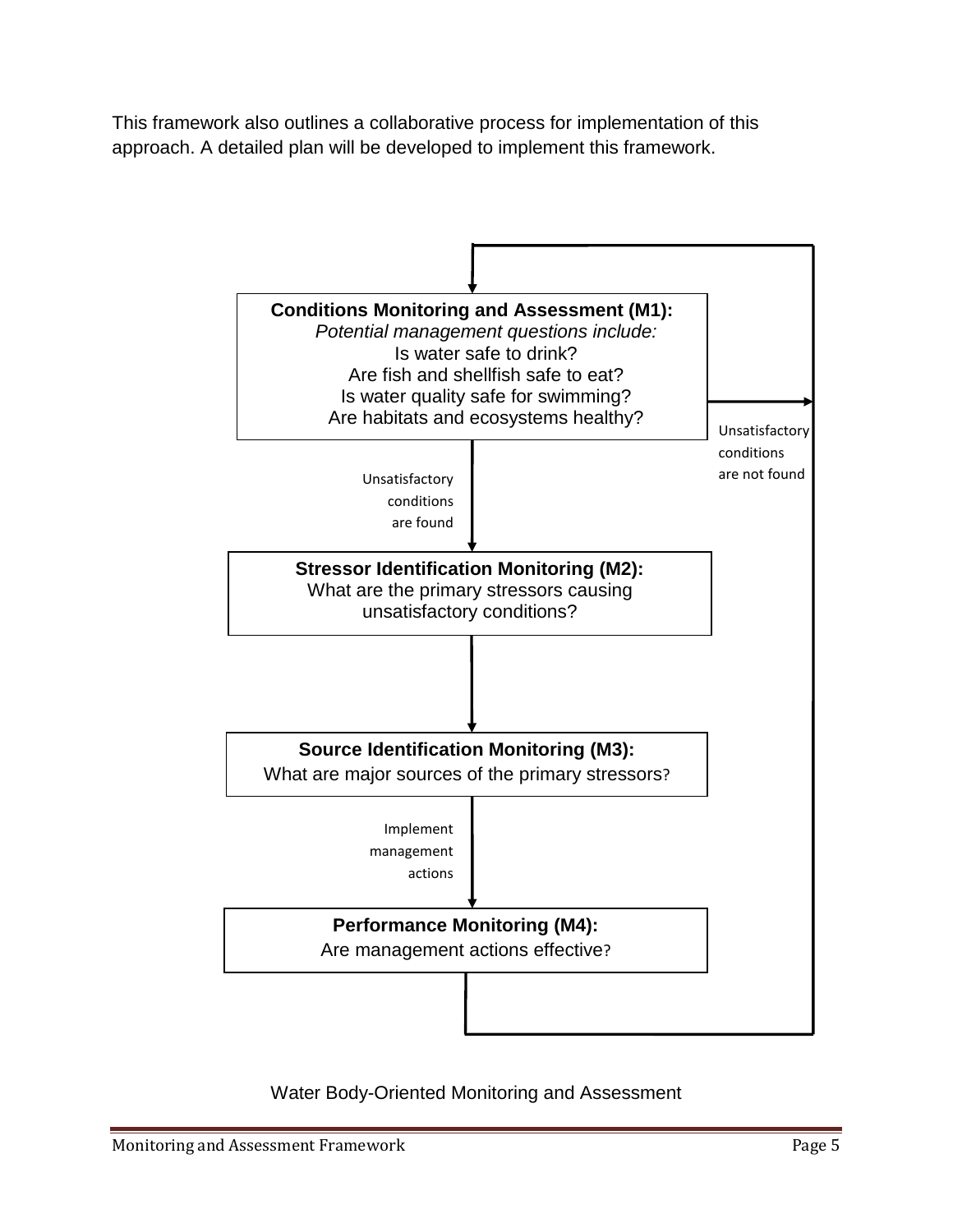# <span id="page-5-0"></span>**II. Introduction**

The framework set forth in this document outlines a new approach to monitoring and assessment with the intent of enabling the California Regional Water Quality Control Board, San Diego Region (San Diego Water Board) to carry out its mission more strategically and more effectively. This framework also outlines a collaborative ten-step process for implementation of this new approach.

This framework:

- Is consistent with the one established by the National Water Quality Monitoring Council (NWQMC 2011);
- Follows the 2010 strategy of the Surface Water Ambient Monitoring Program (SWAMP) of the State and Regional Water Boards (SWAMP 2010); and
- Is consistent with the goals of the 2008 Water Boards Strategic Plan (SWRCB 2008); and
- Is consistent with ongoing efforts of the San Diego Water Board to focus on environmental outcomes.

The ideas and concepts on which this framework is based are widely used in California and other parts of the United States. This framework refines, adapts, and applies these ideas and concepts for the San Diego Region.

This framework is applicable to ground and surface waters, fresh and salt waters, and inland and coastal waters. It outlines an approach to monitoring and assessment and a process for implementing that approach that can be applied to any type of water body with any suite of beneficial uses. This document does not and is not intended to specify details of any particular monitoring and assessment program.

# <span id="page-5-1"></span>**III. Vision, Goals, and Guiding Principles**

### *Vision:*

The vision of the San Diego Water Board is that monitoring and assessment programs will produce information that:

- (a) Enables the work of protecting and restoring San Diego Region waters to be strategic and effective; and
- (b) Provides for meaningful evaluation of the success of that work.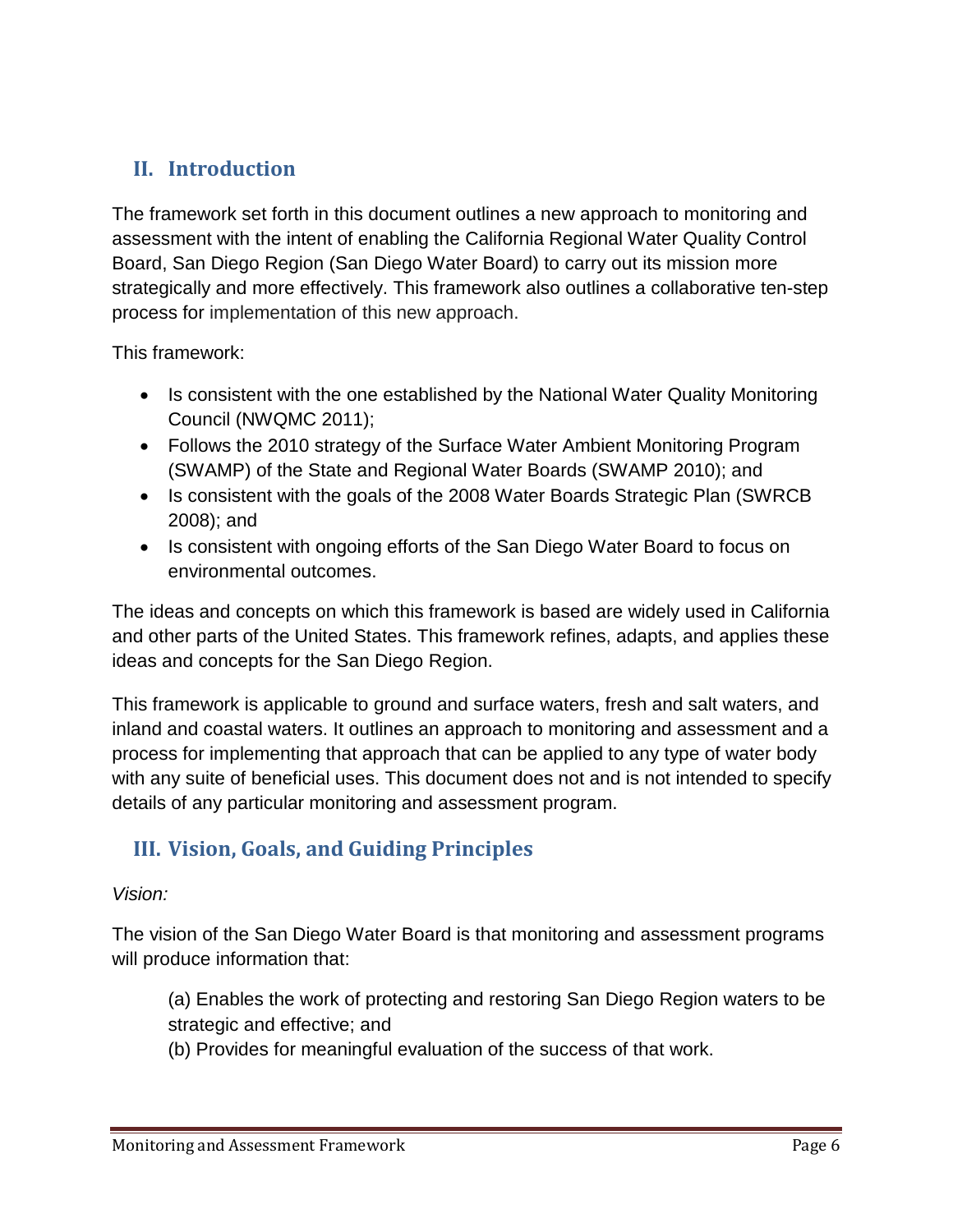*Goals:*

The goals are for monitoring and assessment programs to:

- 1. Determine the status and trends of conditions in San Diego Region waters;
- 2. Identify the causes of unsatisfactory conditions and their sources;
- 3. Determine the effectiveness of management actions; and

4. Effectively communicate key findings to the public, stakeholders, and decisionmakers.

# *Guiding Principles:*

The principles that will guide development, implementation, and management of monitoring and assessment programs include the following.

1. Monitoring and assessment programs will be:

- a. Pertinent to concerns about beneficial uses of water bodies;
- b. Especially focused on areas of special importance, interest, and/or concern;
- c. Question-driven, scientifically and statistically sound, and cost-effective;
- d. Coordinated, comparable, and consistent across jurisdictions, within water bodies, from water body to water body, and from watershed to watershed;
- e. Developed and implemented collaboratively with regulated entities and other interested parties;
- f. Periodically reviewed by independent outside experts;
- g. Updated and refined over time, as appropriate; and
- h. Funded, to the extent possible, by entities whose activities or facilities have already or could potentially adversely affect conditions in water bodies.

<span id="page-6-0"></span>2. The San Diego Water Board will maintain active participation in, leadership of, and oversight of development, implementation, and management of monitoring and assessment programs*.*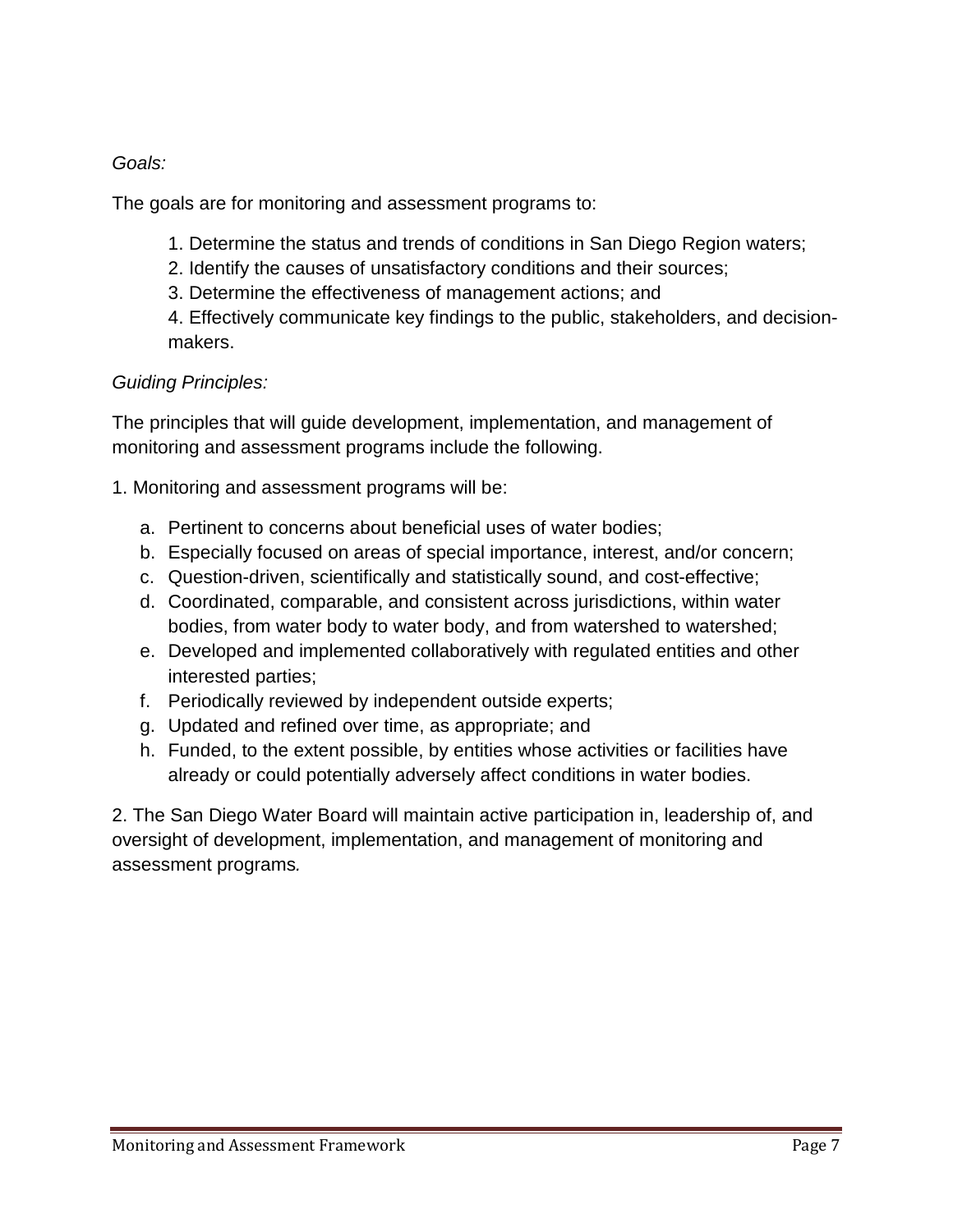# **IV. Background – Need for a New Approach to Monitoring and Assessment**

# <span id="page-7-0"></span>**A. Mission of the San Diego Water Board**

The state Porter-Cologne Act (PCA) and the federal Clean Water Act (CWA) are the primary water quality statutes in California and the nation, respectively. The desired outcome of these statutes can be expressed in various ways, such as:

- Waters with chemical, physical and biological integrity;
- Waters that are free of degradation and impairment;
- Waters that are healthy; or
- Waters that fully support beneficial uses.

Regardless of how it is expressed, this desired outcome is about conditions in water bodies.

The mission of the San Diego Water Board is to achieve the desired outcome of the PCA and CWA in the San Diego Region. Work to achieve this mission involves both protecting and restoring water bodies.

# <span id="page-7-1"></span>**B. Role of Monitoring and Assessment**

Since the desired outcome of the PCA and CWA is about conditions in water bodies (e.g., chemical, physical, and biological integrity), information about conditions in water bodies is essential to help guide the work of protection and restoration. Where conditions are unsatisfactory, information about the causes of those conditions and their sources is needed so that appropriate management actions can be taken. Where management actions are taken, information about the effectiveness of those actions is needed. None of this information can be produced without appropriate monitoring and assessment.

Monitoring should be inseparable from assessment. Monitoring is the collection of data, while assessment is the conversion of monitoring data into useful information. If monitoring is designed and carried out incorrectly, assessment is of little use. On the other hand, if monitoring is designed and carried out properly, but assessment is not done or not done correctly, then monitoring is useless. Therefore, it is essential for monitoring to be designed and carried out correctly and for assessment to be done correctly. Unless the results of monitoring and assessment are effectively communicated to appropriate audiences, neither monitoring nor assessment is of any value.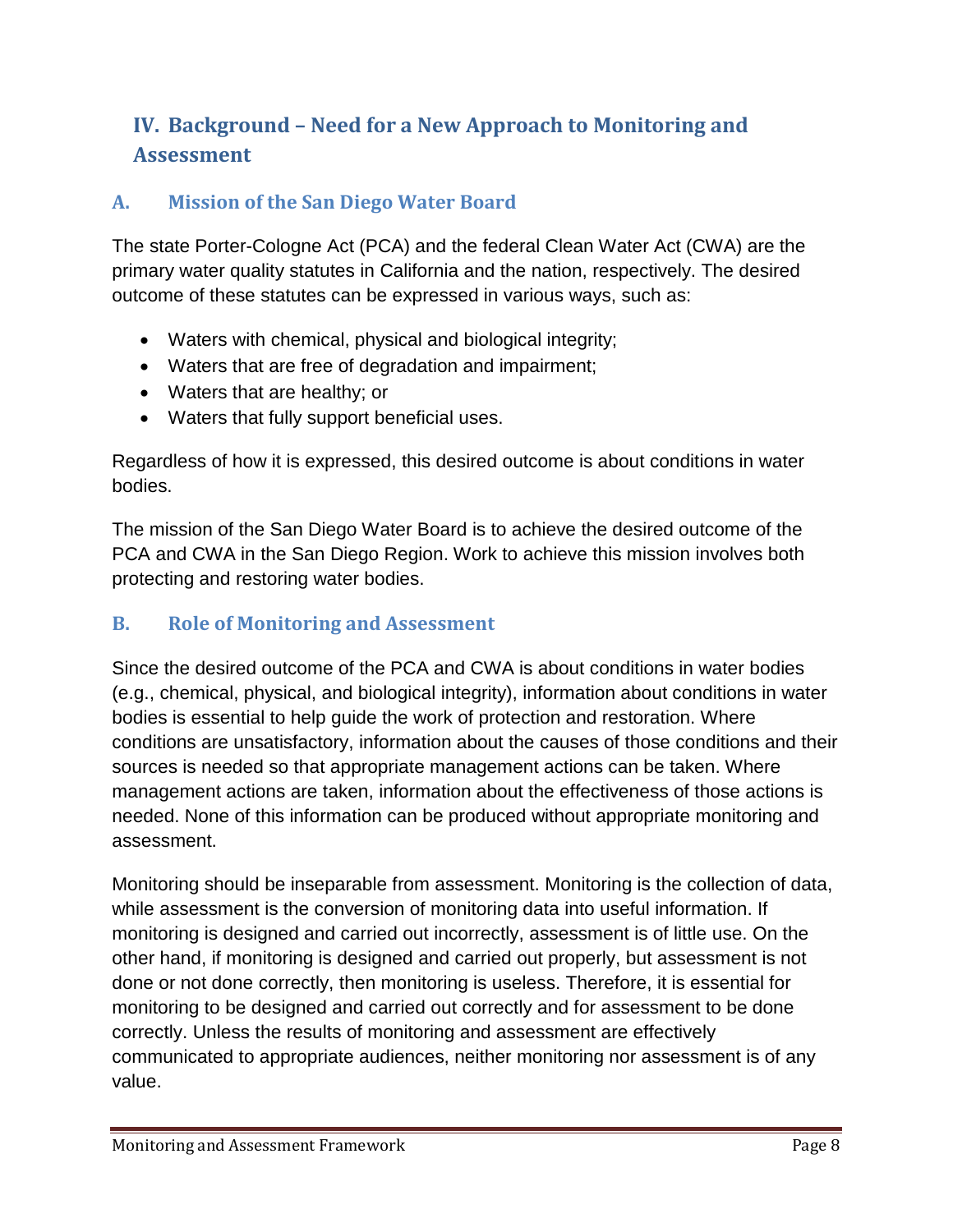# <span id="page-8-0"></span>**C. Past Approach: Discharge-Oriented Monitoring and Assessment**

The San Diego Water Board has not previously set forth a monitoring and assessment strategy, other than what is in the, now at least somewhat outdated, "Surveillance, Monitoring and Assessment" chapter of the Water Quality Control Plan for the San Diego Basin (Basin Plan). In the past, however, the San Diego Water Board's approach to monitoring and assessment focused largely on discharges. With this approach, much of the monitoring done by or required by the San Diego Water Board was devoted to determining whether discharges and cleanups necessitated by discharges were in compliance with regulatory requirements. Such monitoring and assessment consisted largely of measuring individual constituents in regulated discharges and in water bodies in close proximity to those discharges and then comparing those measurements with numeric limits to evaluate compliance with regulatory requirements. To some degree, this made sense, because (a) discharges have the potential to adversely affect the health of water bodies, (b) it is relatively easy to measure individual constituents and compare those measurements with numeric limits, and (c) most regulated discharges in the past were conventional point-source discharges. This discharge-oriented approach used in the past has largely continued to the present.

Currently a number of different monitoring and assessment programs are conducted by and for a number of different entities in San Diego Region waters. A few of these programs are conducted by the San Diego Water Board; many are conducted by others as required by the San Diego Water Board; and some are conducted by others independent of the San Diego Water Board. The level of effort devoted to monitoring and assessment required by the San Diego Water Board far exceeds the level of effort devoted to monitoring and assessment conducted by the San Diego Water Board. Although monitoring and assessment programs required by the San Diego Water Board generate substantial amounts of data, those programs are mostly discharge-oriented. Relatively little of the monitoring and assessment required by the San Diego Water Board is devoted to evaluating conditions in water bodies, other than in close proximity to regulated discharges or cleanup sites.

# <span id="page-8-1"></span>**D. Shortcomings of Discharge-Oriented Monitoring and Assessment**

The most fundamental shortcoming of a discharge-oriented approach to monitoring and assessment is that important basic information is not produced, including information about:

- Conditions in water bodies:
- The stressors causing unsatisfactory conditions and the sources of those stressors; and
- The effectiveness of management actions.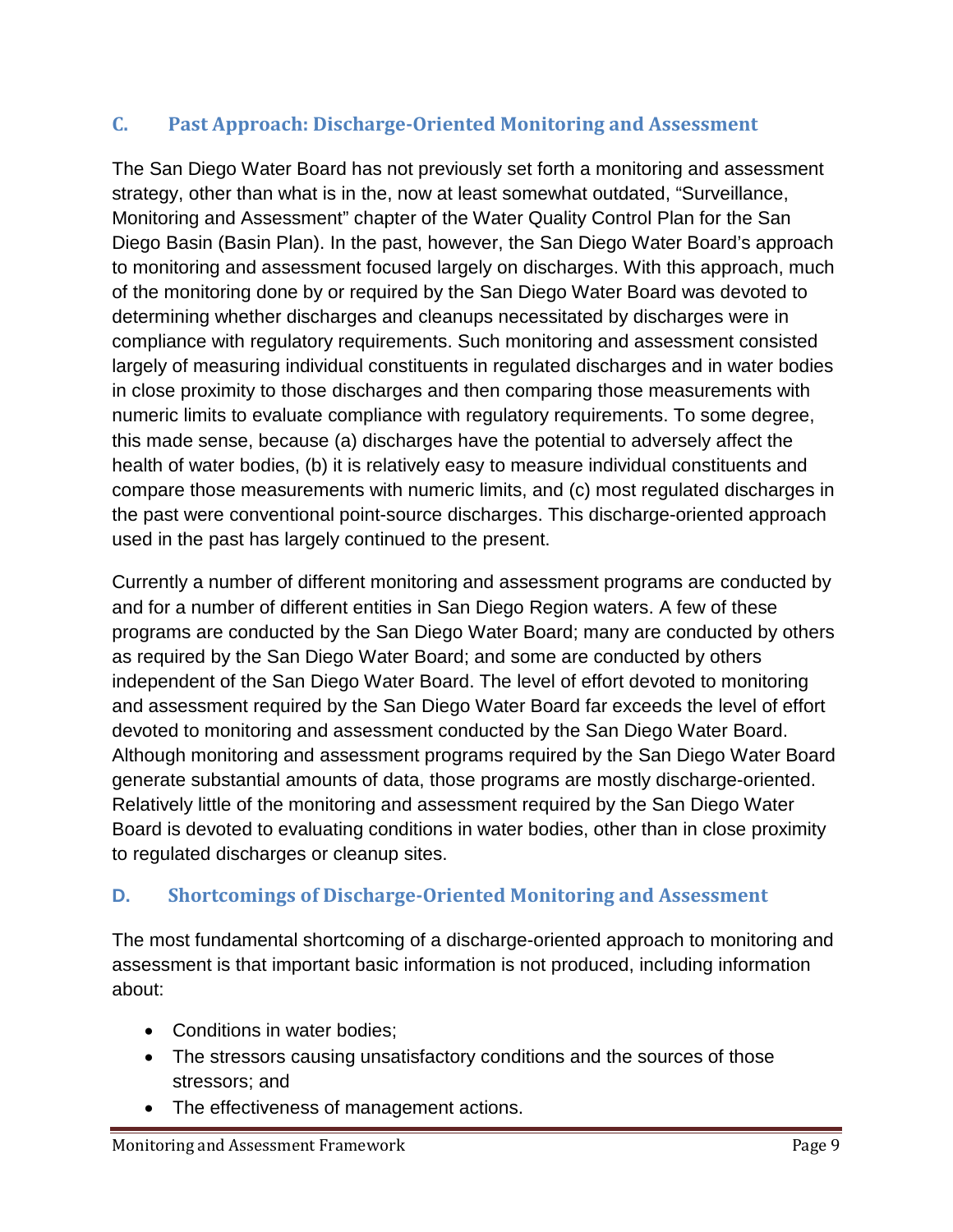The lack of such information severely limits the ability of the San Diego Water Board to carry out its mission strategically and effectively.

There are also other shortcomings of a discharge-oriented approach. Since discharges can be highly variable in space and time, noncompliance might not be detected. Also, compliance of discharges with numeric regulatory limits does not ensure the chemical, biological or physical integrity of water bodies, because numeric regulatory limits might not be sufficiently protective, because significant effects might be caused by stressors for which limits have not been established, because significant effects might be caused by stressors from sources that are not regulated or not adequately regulated, and/or because significant effects might be caused by stressors from past sources that are no longer active.

# <span id="page-9-0"></span>**V. New Approach: Water Body-Oriented Monitoring and Assessment**

# <span id="page-9-1"></span>**A. Overview**

The San Diego Water Board has recognized that, in order to carry out its mission more strategically and more effectively, it needs to take a new approach to monitoring and assessment. Therefore, this document outlines a new systematic, logical, problemsolving approach that is water body-oriented rather than discharge-oriented. Since, as indicated above, the desired outcome of the PCA and CWA is about conditions in water bodies (e.g., the support of beneficial uses), meaningful and reliable information about conditions in water bodies is essential.

Monitoring and assessment programs should always be designed to answer specific questions (Figure 1). With a water body-oriented approach, the first and most basic questions have to do with the conditions in water bodies, such as questions reflecting fundamental concerns about beneficial uses, e.g.,

- Is water safe to drink?
- Are fish and shellfish safe to eat?
- Is water quality safe for swimming?
- Are habitats and ecosystems healthy?

Monitoring and assessment to answer these kinds of questions can be referred to as "conditions monitoring," or "M1." M1 needs to be conducted on an ongoing basis to determine whether and how conditions have changed, even in waters where unsatisfactory conditions have not previously been found.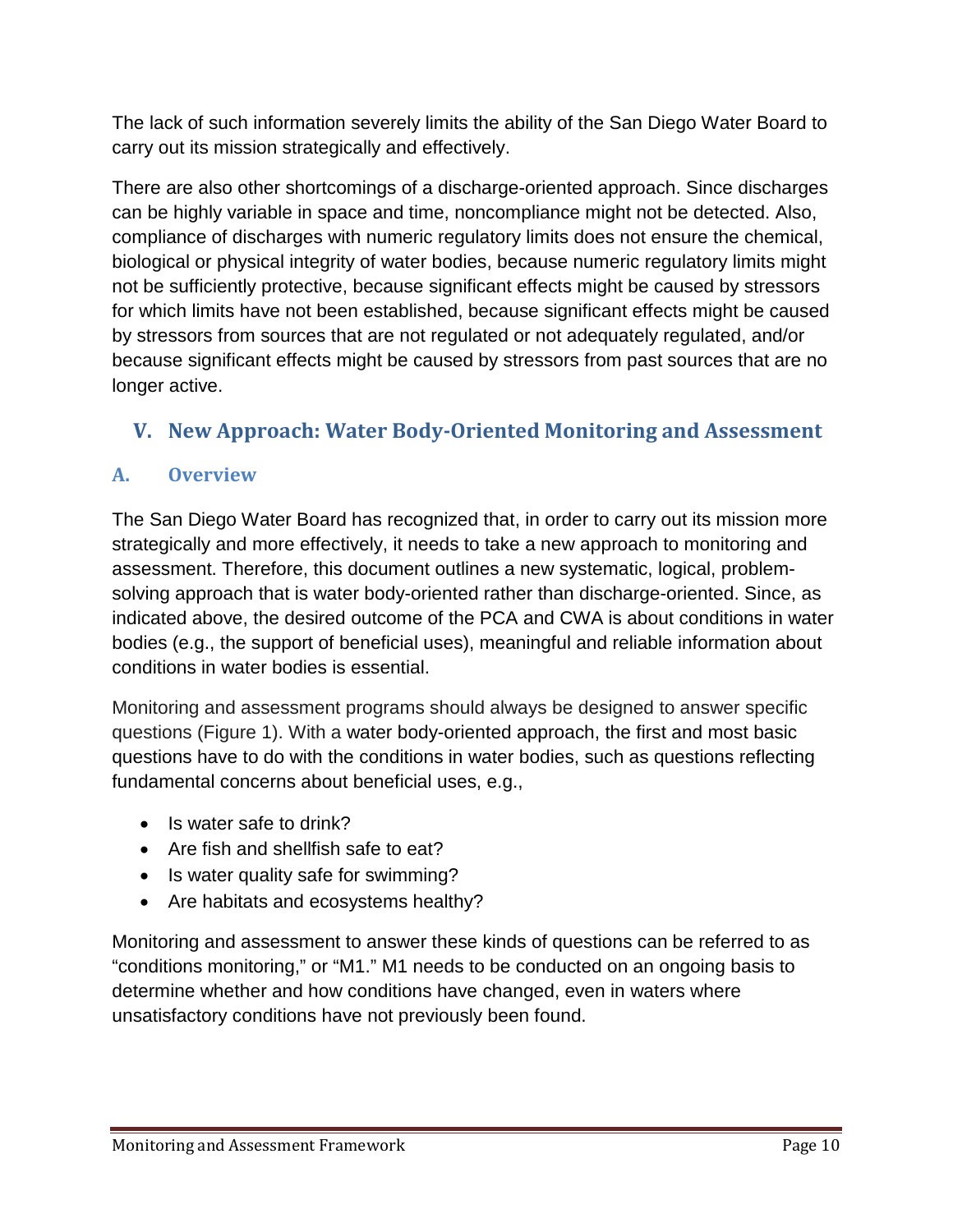If M1 indicates that conditions are unsatisfactory, the next question is:

• What are the primary stressors causing unsatisfactory conditions?

Monitoring and assessment to answer this question can be referred to as "stressor identification monitoring" or "M2."

Once the primary stressors have been identified, the next question is:

• What are the major sources of the primary stressors?

Monitoring and assessment to answer this question can be referred to as "source identification monitoring" or "M3."

Once the major sources have been identified, and management actions have been taken to address the primary stressors and the major sources, the next question is:

• Are management actions effective?

Monitoring and assessment to answer this question can be referred to as "performance monitoring" or "M4."

These four phases of water body-oriented monitoring and assessment are shown in Figure 1 and described in more detail below.

# <span id="page-10-0"></span>**B. Phases of Water Body-Oriented Monitoring and Assessment**

### <span id="page-10-1"></span>**1. Conditions Monitoring and Assessment (M1)**

Conditions monitoring and assessment may consist of several different elements: (1) reference site monitoring and assessment, (2) probabilistic monitoring and assessment, and (3) targeted monitoring and assessment.

Monitoring and assessment of a network of reference sites ("minimally disturbed sites") is necessary in order to provide information about conditions in the absence of or with a minimum of anthropogenic influence. Reference conditions provide a widely accepted mechanism for defining appropriate expectations and accounting for natural variability (Ode & Schiff 2009). Also, changes at reference sites can help distinguish between effects associated with climate change and those associated with other stressors.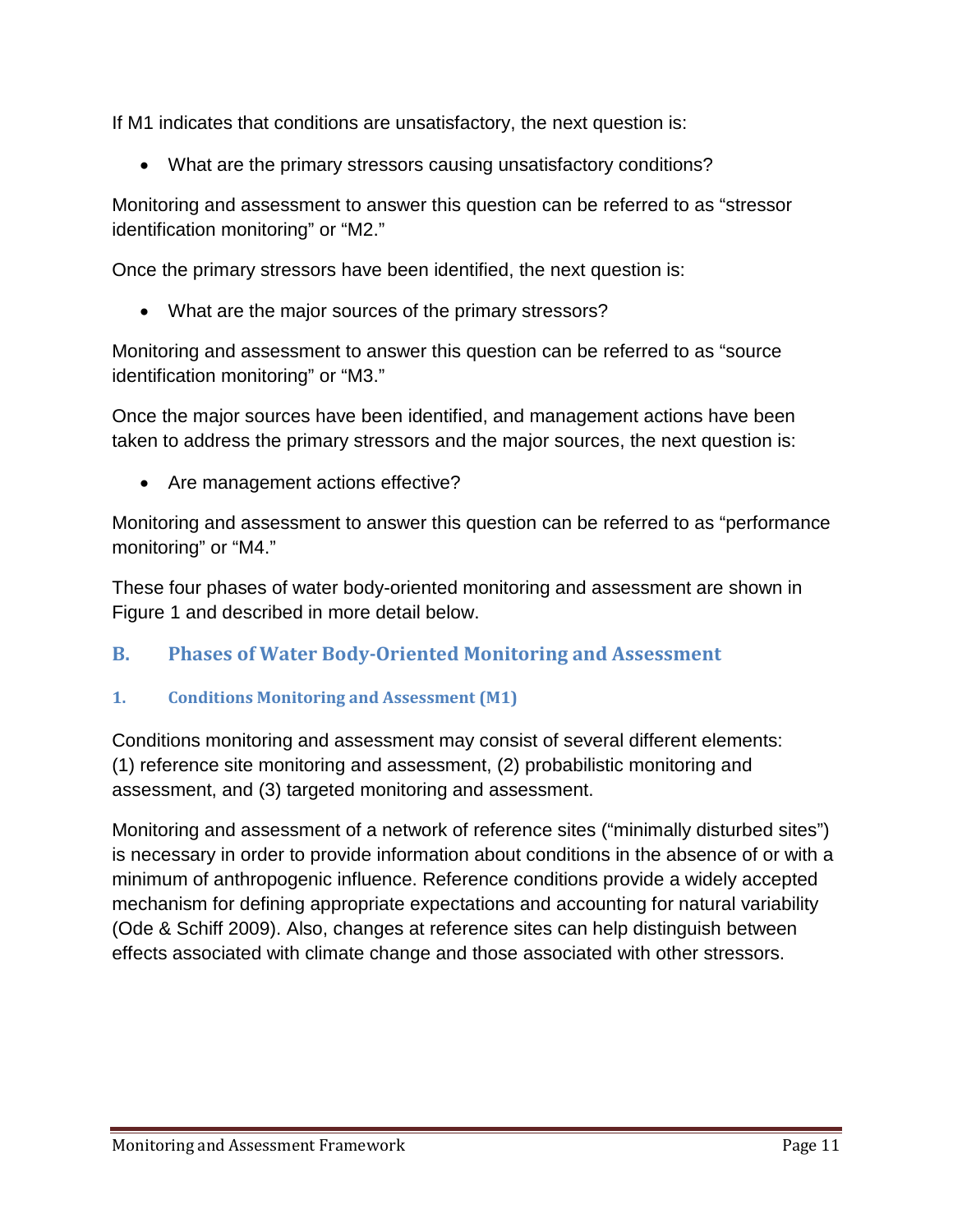In order to determine the conditions throughout a water body or watershed or across different water bodies of the same type, probabilistic monitoring and assessment is needed. In probabilistic monitoring and assessment, sampling locations are randomly selected and represent a proportion of the entire water body (or other defined area(s) of interest) with statistical confidence (Ode et al., 2011). With a probabilistic approach, conditions at sites that are not sampled can be estimated.

Since sampling locations for probabilistic monitoring and assessment are randomly selected, such monitoring and assessment does not generally provide adequate information about particular locations of special interest. Targeted monitoring and assessment may be needed to evaluate conditions at such locations.

The results of reference site monitoring and assessment, probabilistic monitoring and assessment, and targeted monitoring and assessment can and should be combined in an integrated assessment of conditions in water bodies (Stein & Bernstein 2008).

### <span id="page-11-0"></span>**2. Stressor Identification Monitoring and Assessment (M2)**

Stressor identification monitoring and assessment can be conducted simultaneously with M1 or after M1. Stressor identification monitoring and assessment diagnoses the causes of or the reasons for unsatisfactory conditions. There are several ways to approach stressor identification monitoring. For probabilistic conditions monitoring and assessment, several potential stressors (physical, chemical and/or biological) can be monitored simultaneously and then stressor-response models, stressor gradients, and/or risk analysis can evaluate causative stressors. Special studies may be needed in order to understand the direct, indirect, and/or cumulative effects of stressors and/or to obtain a better understanding of the relationships between stressors and responses. Where conditions monitoring and assessment is conducted at targeted sites, stressors causing toxicity can be identified through Toxicity Identification Evaluations and stressors causing impaired biological communities can be identified using Causal Analysis/Diagnosis Decision Information System (CADDIS).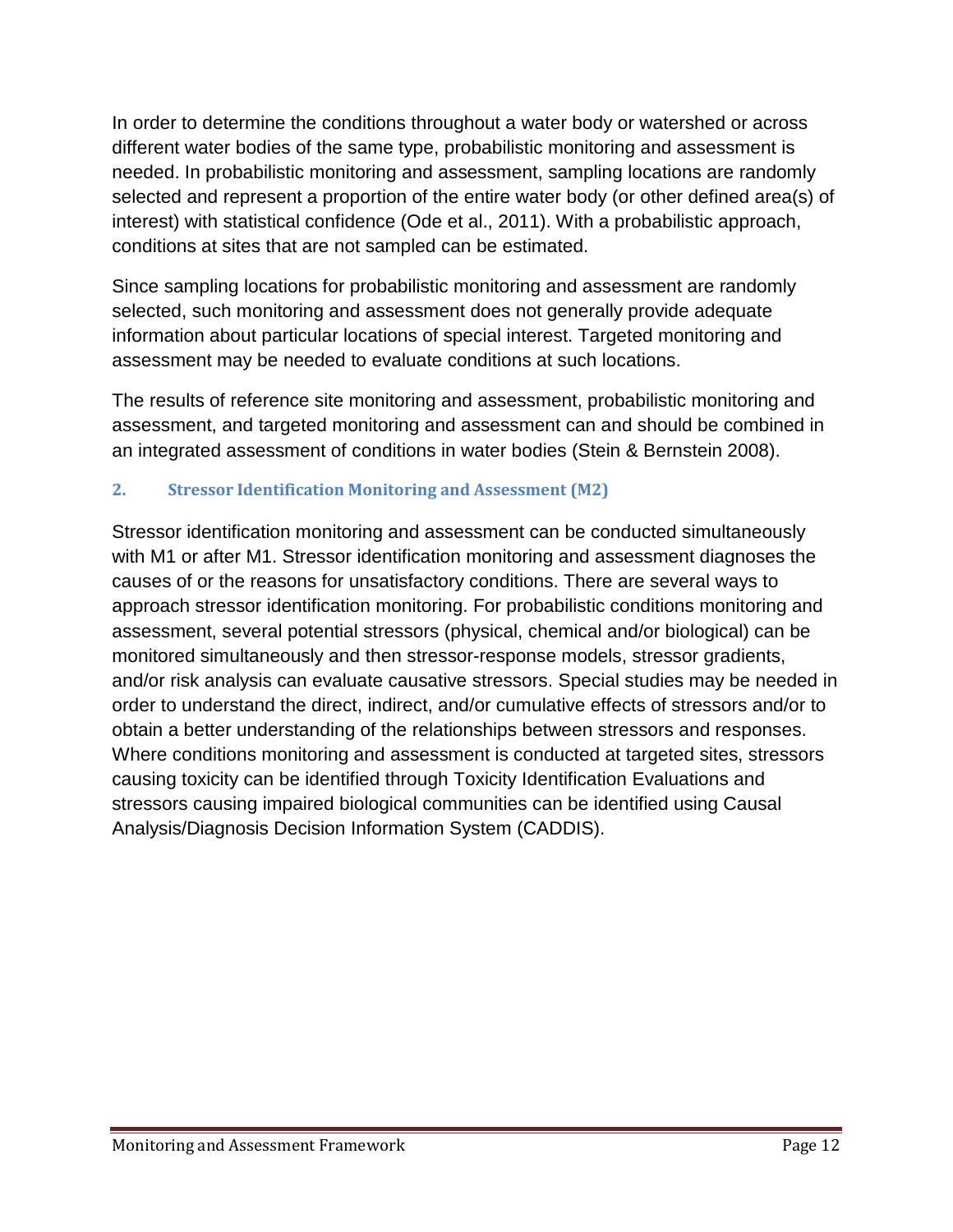#### <span id="page-12-0"></span>**3. Source Identification Monitoring and Assessment (M3)**

Source identification monitoring and assessment can be conducted after M1 and M2 or simultaneously with M1 and M2. Source identification monitoring and assessment determines the major sources of the stressors found through stressor identification monitoring and assessment. Source identification monitoring and assessment can be conducted based on a probabilistic or a targeted monitoring design. Probabilistic monitoring and assessment can identify likely sources through Geographic Information System (GIS) modeling of land use, hydrologic modeling, and the modeling of the transport of stressors. At targeted sites, sources can be identified using techniques such as effluent monitoring or microbial source tracking.

## <span id="page-12-1"></span>**4. Performance Monitoring and Assessment (M4)**

After management actions are taken to address the primary stressors and the major sources, performance monitoring and assessment needs to be conducted to determine if the management actions taken are successful. Performance monitoring and assessment is usually conducted after M1, M2, and M3. Performance monitoring and assessment consists of two major components. The first component focuses on individual management actions (e.g. numeric effluent limits or improved management practices). Monitoring and assessment of individual management actions, which is intended to confirm that such actions are in fact being implemented, might include monitoring of discharges and evaluation of compliance. This component is relatively straightforward and can be started as soon as individual management actions have been taken.

The second component focuses on conditions in water bodies after management actions have been implemented. Changes in conditions in water bodies can take years or decades to occur, so this monitoring and assessment will likely need to be long-term; it is complicated by the variety of influences that can affect conditions in water bodies. This kind of performance monitoring and assessment is essentially the same as conditions monitoring and assessment. In other words, performance monitoring (M4) connects back to conditions monitoring (M1) (Figure 1).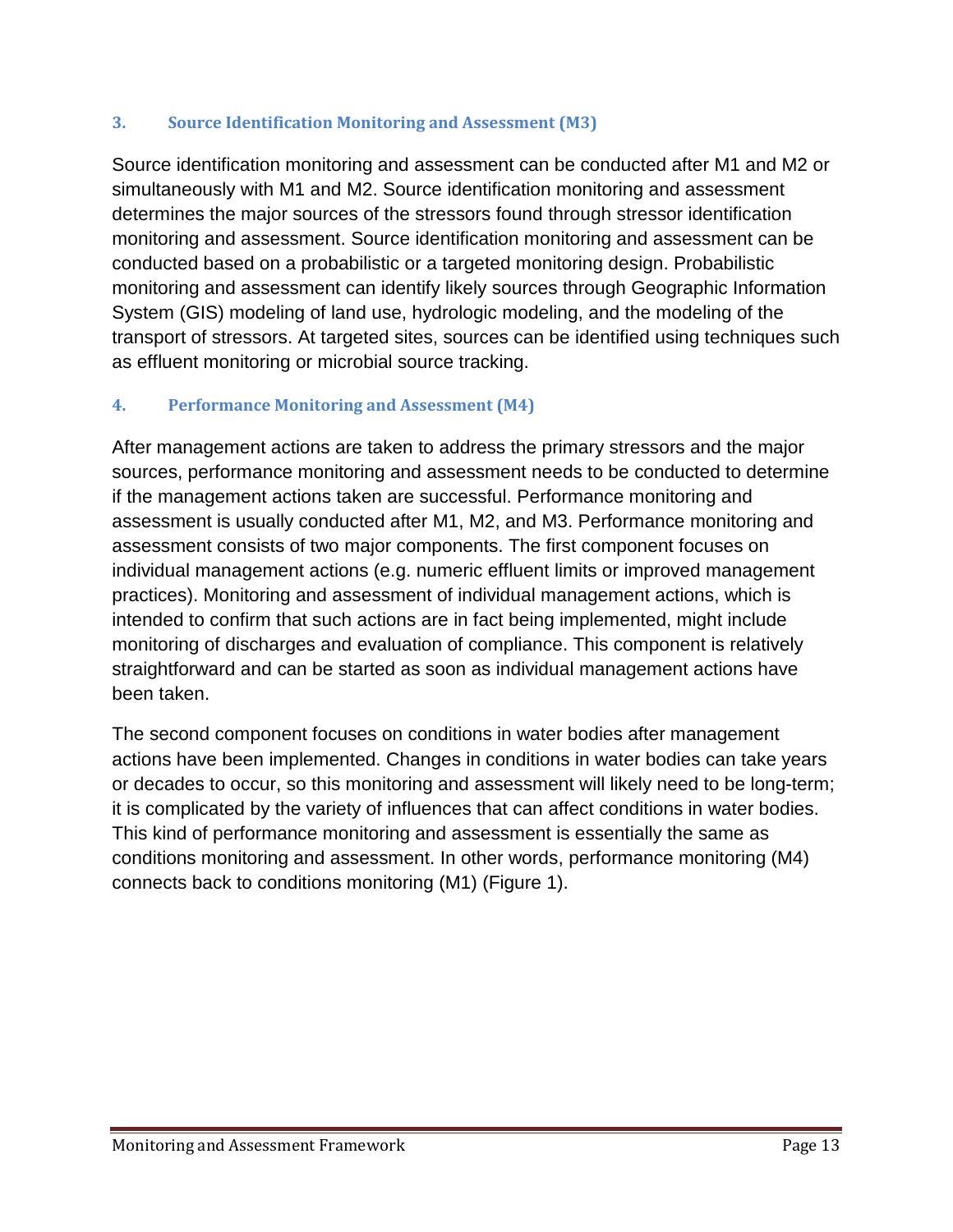

Figure 1: Water Body-Oriented Monitoring and Assessment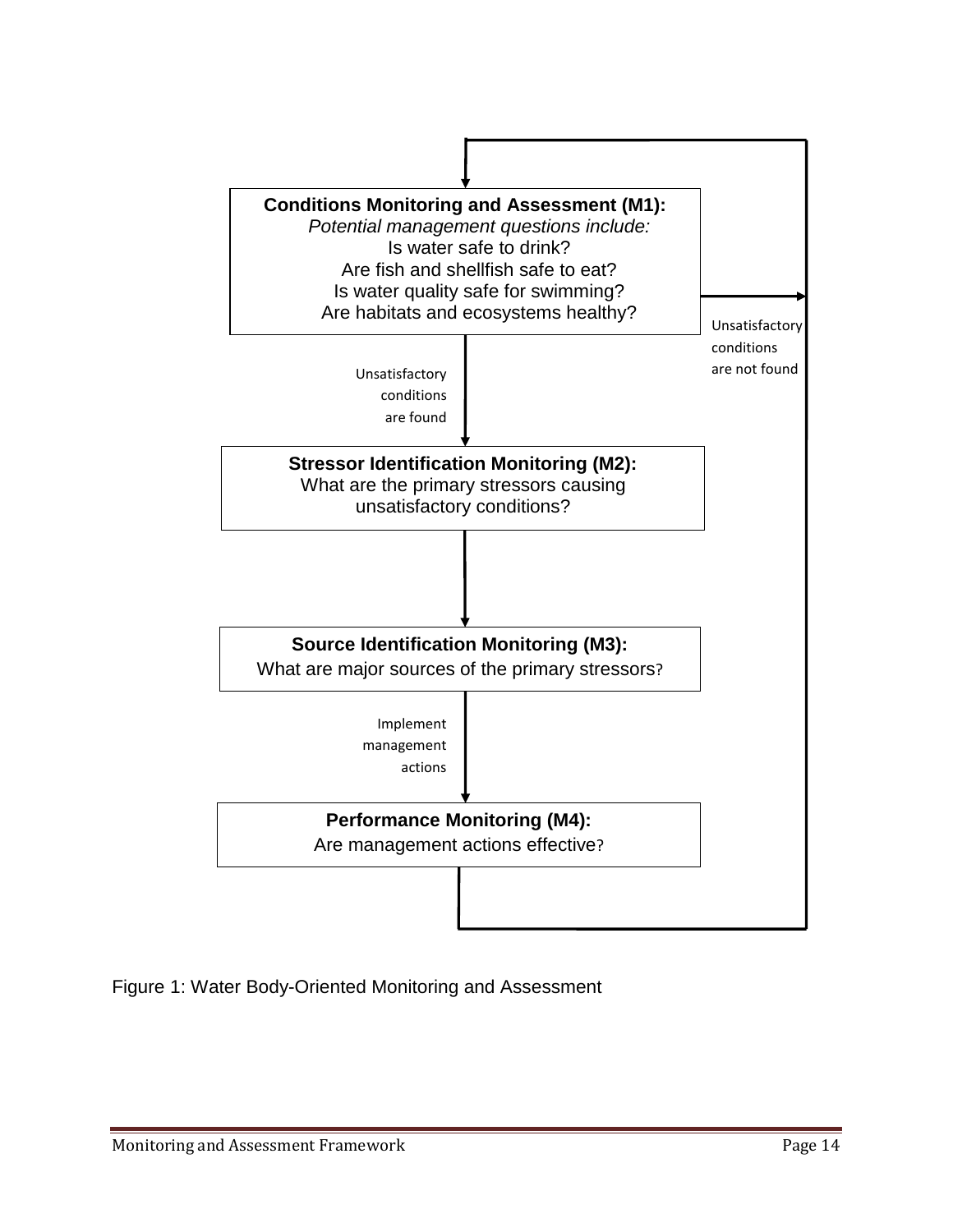# <span id="page-14-0"></span>**VI. Implementation of Water Body-Oriented Monitoring and Assessment**

# <span id="page-14-1"></span>**A. Overview**

All monitoring and assessment conducted by the San Diego Water Board – as well as all monitoring and assessment required by the San Diego Water Board – should be water body-oriented. The San Diego Water Board is planning to use its staff and funding resources to support development, implementation, management, and oversight of water body-oriented monitoring and assessment programs. Nevertheless, additional resources will be needed. Entities whose activities or facilities could adversely affect conditions in water bodies should be primarily responsible for providing the resources needed for water body-oriented monitoring and assessment programs.

Water body-oriented monitoring and assessment is already being implemented to some degree in the San Diego Region, especially in monitoring and assessment programs conducted by the San Diego Water Board. As discussed previously, however, the level of effort devoted to monitoring and assessment conducted by the San Diego Water Board is far less than that devoted to monitoring and assessment required by the San Diego Water Board. Therefore, converting monitoring and assessment required by the San Diego Water Board from discharge-oriented to water body-oriented will be critical to implementing the new approach to monitoring and assessment.

The collaborative ten-step process outlined below, or portions of it, has been used to develop, and, in several cases, implement a number of exemplary monitoring and assessment programs in California, some of which include the San Diego Region and involve the San Diego Water Board. Successful programs in California include the San Francisco Bay Regional Monitoring Program (SFBRMP), the Southern California Bight Regional Monitoring Program, the San Gabriel River Watershed Regional Monitoring Program, the Los Angeles River Watershed Regional Monitoring Program, and the Stormwater Monitoring Coalition Regional Bioassessment Monitoring Program (SMC 2007). These programs and the process used in their development and implementation provide useful models for the San Diego Water Board and stakeholders to use in their efforts to improve monitoring and assessment in the San Diego Region. The SFBRMP, which was developed and implemented in response to a PCA section13267 directive issued by the San Francisco Bay Regional Water Quality Control Board in 1992 (see Appendix), is particularly notable because of its origins, funding, institutional arrangements, organizational structure, and communication of results, among other features.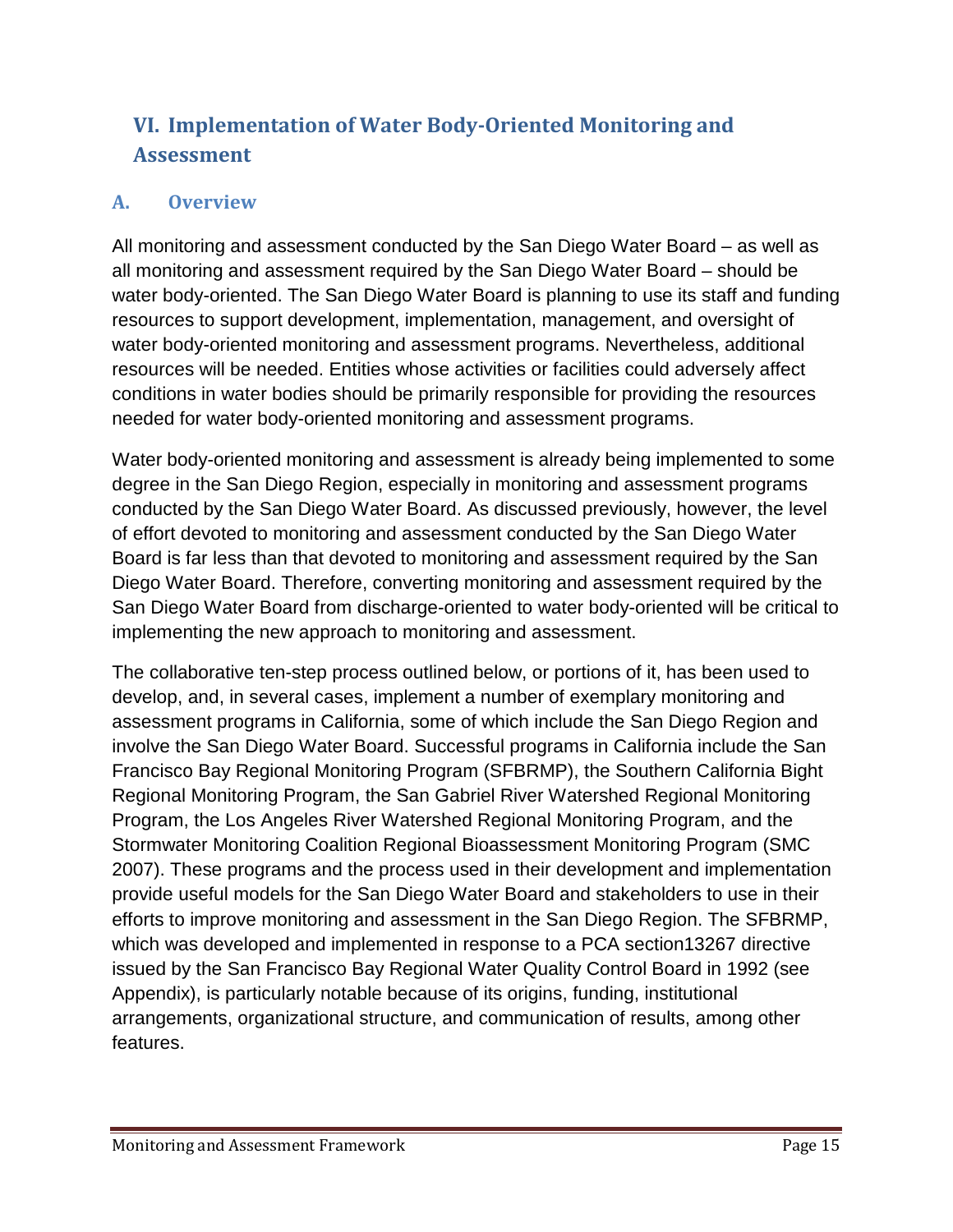A climate of cooperation and a commitment to participation has been instrumental to the success of these exemplary programs. It will also be essential in order for this collaborative ten-step process to be successful in improving monitoring and assessment in the San Diego Region.

# <span id="page-15-0"></span>**B. Collaborative Ten-Step Process**

### <span id="page-15-1"></span>**1. Collaboration**

Collaboration is necessary to ensure that development and implementation of monitoring and assessment programs is informed by a broad range of experience, expertise, and perspectives. Collaboration also helps to build support and buy-in for the monitoring and assessment programs that are ultimately developed and implemented.

The San Diego Water Board is committed to providing leadership and working actively and collaboratively with other parties to develop and implement water body-oriented monitoring and assessment programs, as outlined in the ten-step process described below. At the same time, by virtue of its statutory responsibilities, the San Diego Water Board will maintain active oversight of development, implementation, and management of monitoring and assessment programs*.*

The San Diego Water Board has been part of several successful collaborative efforts in the past, including the Southern California *Caulerpa* Action Team (eradication of the invasive non-native alga *Caulerpa taxifolia* in Agua Hedionda Lagoon) and the Tijuana River Valley Recovery Team (development of a recovery plan for the Tijuana River Valley). The San Diego Water Board also initiated the San Diego River watershed monitoring coordination project, an ongoing collaborative effort to better coordinate and improve monitoring in the San Diego River watershed (Bernstein et al. 2012).

# <span id="page-15-2"></span>**2. The Ten-Step Process**

In order to successfully make the transition from discharge-oriented monitoring and assessment to water body-oriented monitoring and assessment, a ten-step process for developing and implementing monitoring and assessment programs should be followed (Figure 2). The purpose of this process is to collaboratively develop and implement useful water body-oriented monitoring and assessment programs that are questiondriven and scientifically and statistically sound. Several different monitoring and assessment programs will need to be developed and implemented, e.g. for different types of water bodies and/or for different categories of beneficial uses.

These ten steps are described in more detail below.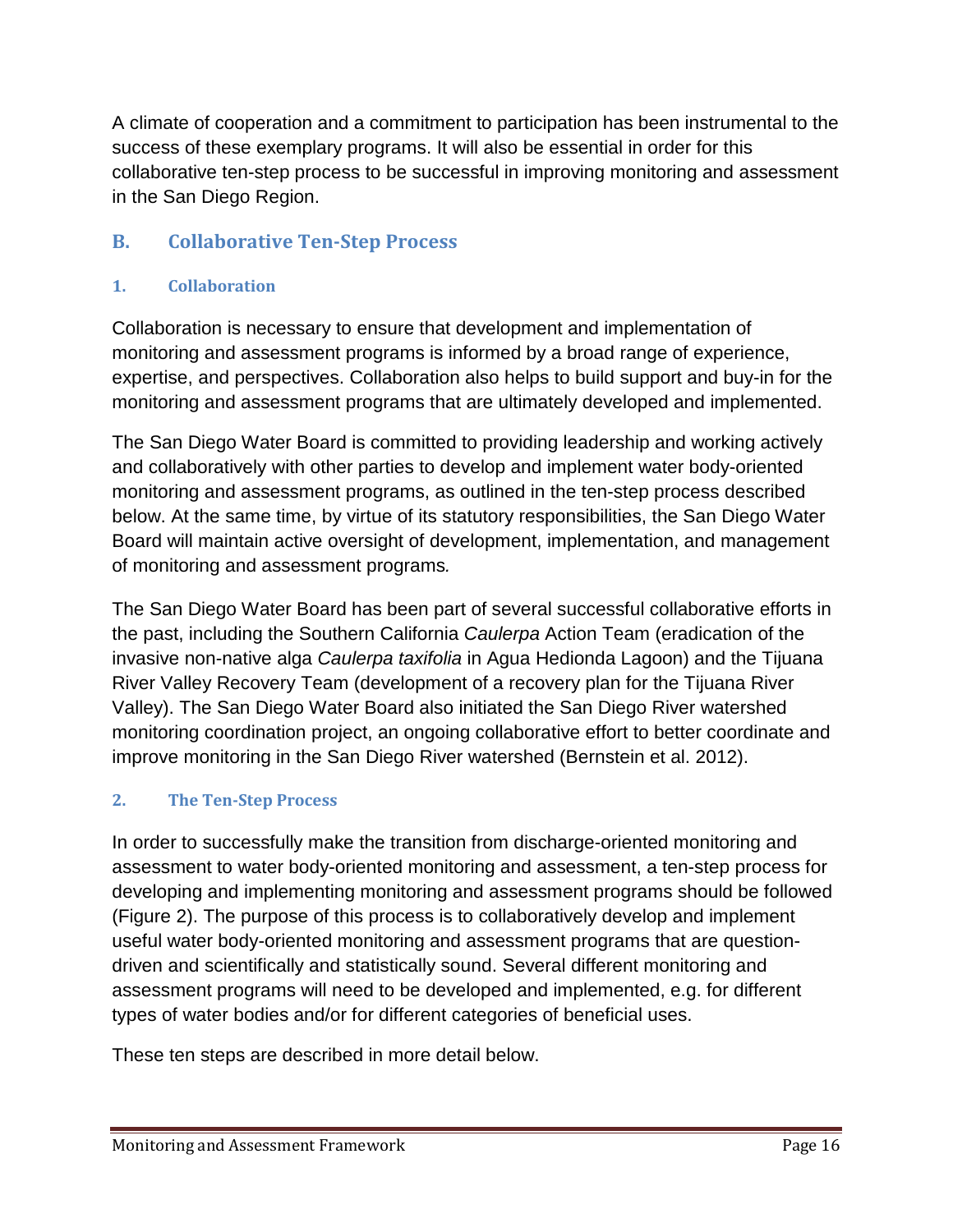

Figure 2: The Ten-Step Process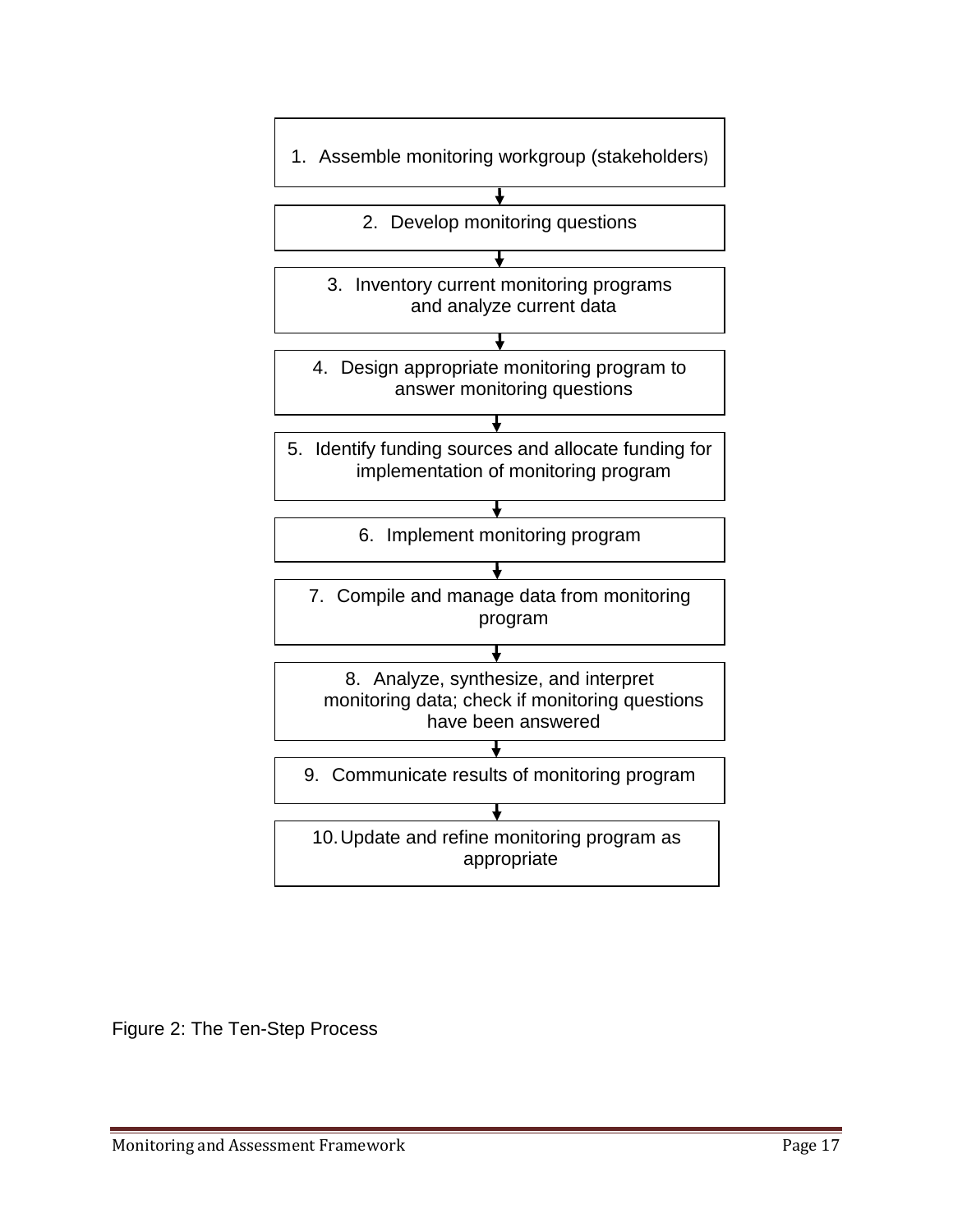#### <span id="page-17-0"></span>**Step 1: Assemble monitoring workgroup (stakeholders)**

To develop and implement technically sound monitoring and assessment programs that are widely accepted and supported, a workgroup of stakeholders should be convened for each monitoring and assessment program. Each workgroup should collectively share the responsibility of developing and implementing a water body-oriented monitoring and assessment program for the type of water body and beneficial use category(ies) of interest. Each workgroup should determine the direction of its monitoring and assessment program and decide how data should be analyzed, synthesized, and interpreted.

Each workgroup should include representatives of entities whose activities or facilities could adversely affect conditions in water bodies. Many of these entities are subject to regulation, including "major" National Pollutant Discharge Elimination System (NPDES) dischargers, Municipal Separate Storm Sewer System (MS4) dischargers, and agricultural dischargers, among others. Each workgroup should also include other parties that beneficially use or have interests in and/or responsibilities for beneficial uses of waters in the San Diego Region, such as water supply agencies, public health agencies, fish and wildlife agencies, non-governmental organizations, citizen monitoring groups, and others. Other groups and individuals with expertise in monitoring and assessment would also be very helpful additions to workgroups. San Diego Water Board staff should be part of each workgroup.

#### <span id="page-17-1"></span>**Step 2: Develop monitoring questions**

As indicated in the SWAMP Assessment Framework of the SWAMP strategy (SWAMP 2010), clearly stated monitoring and assessment questions are essential prerequisites for effective monitoring and assessment programs. There are several different levels of questions, and each workgroup will need to decide which level of questions needs to be developed. The monitoring and assessment questions should be based on the management questions that are most important for purposes of making management decisions.

Since resources for monitoring and assessment are always limited, it will be important for the workgroups to consider the relative importance and usefulness of different information so that monitoring and assessment programs can be designed to produce the information that is most important and most useful (see Step 4) and so that resources can be allocated to monitoring and assessment that produces the information that is most important and most useful (see Step 5).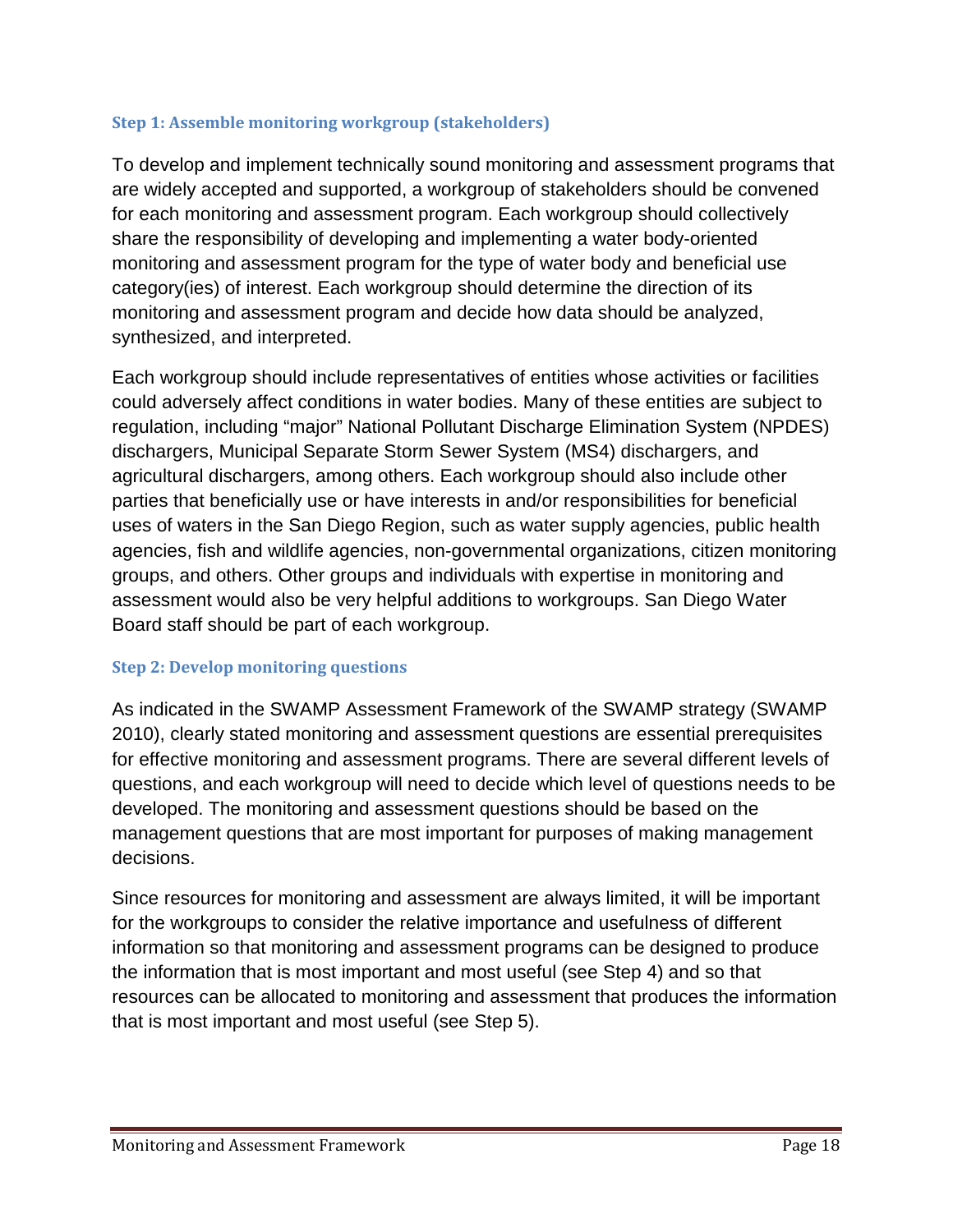#### **Step 3: Inventory current monitoring programs and analyze current data**

Before designing a program to answer the questions identified in Step 2, an inventory of current monitoring and assessment programs should be conducted and data from these monitoring programs should be analyzed. Analysis of these data could show whether some of the questions identified in Step 2 have already been answered, and if so, whether the answers led to successful management actions. If the previous programs did not state monitoring and assessment questions and/or were unable to answer questions, then the lessons learned may help in the design of a new monitoring and assessment program. The inventory of programs and analysis of data will be facilitated by the use of new tools like the California Environmental Data Exchange Network (CEDEN), the My Water Quality Portal of the State Water Resources Control Board, and the San Diego Regional Water Quality Data Portal.

#### **Step 4: Design appropriate monitoring program to answer monitoring questions**

Once the questions have been developed and the inventory of current programs and analysis of existing data has been completed, the next step is to design a program to answer the monitoring questions. Monitoring and assessment program designs must ensure that sufficient data is produced to answer the monitoring questions with an adequate degree of statistical certainty. The monitoring design must be technically sound and appropriate indicators will need to be chosen. Over the past few years, several field and lab methods and indicators have been developed for California; these will help facilitate the design of the monitoring and assessment programs.

An important element of monitoring program design is quality assurance, i.e., an integrated system of management activities that focuses on providing confidence in monitoring and assessment data and products by ensuring that they are of the type and quality needed and expected. Quality assurance guidance and assistance is available from SWAMP.

## **Step 5: Identify funding sources and allocate funding for implementation of monitoring program**

Once an appropriate monitoring and assessment program is designed to answer the monitoring questions, the next step is to identify funding sources and allocate funding for implementation of the program. Stable funding will be one of the key factors for development, implementation, management, and oversight of water body-oriented monitoring and assessment programs.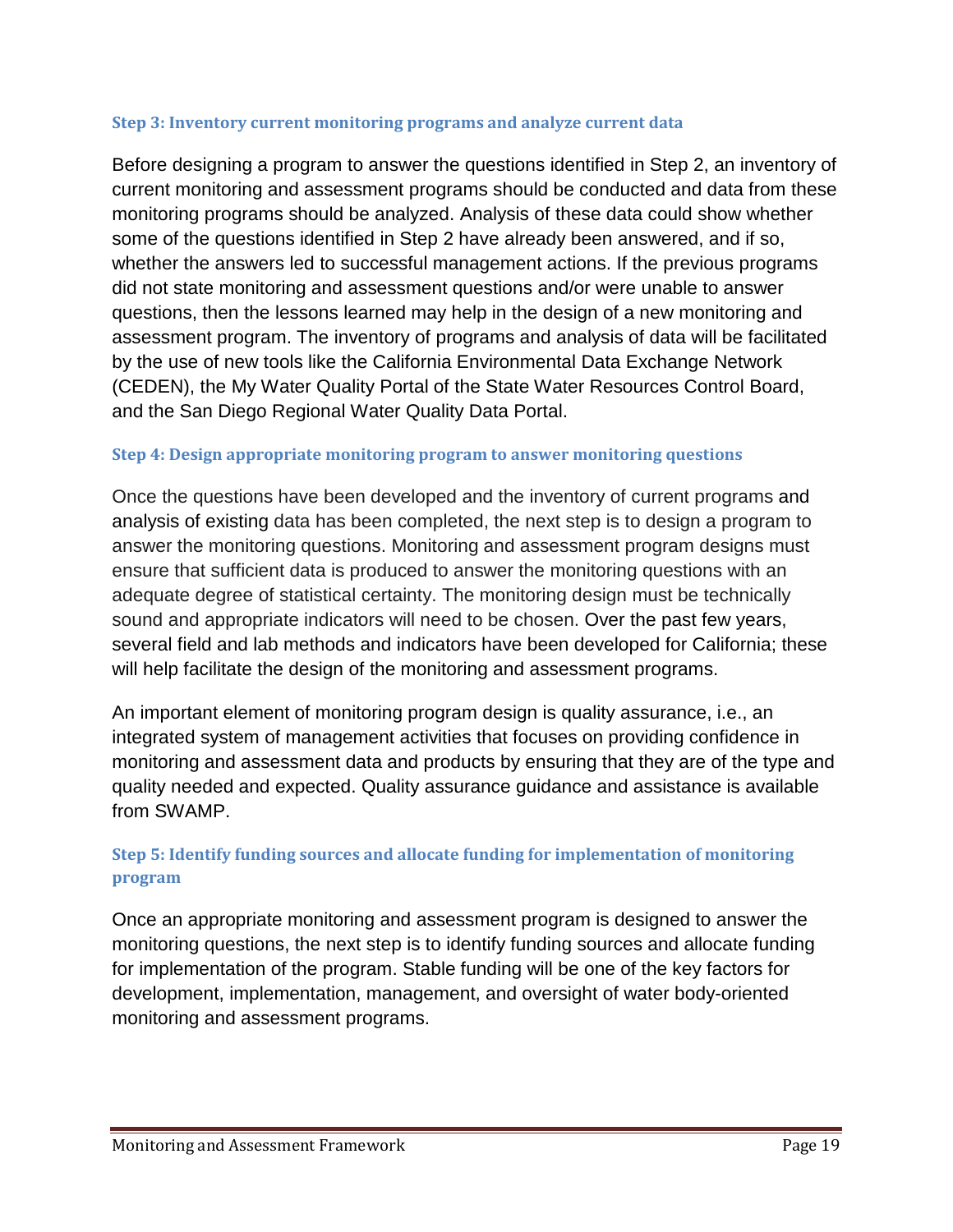As indicated previously, the San Diego Water Board is planning to use its staff and funding resources to support development, implementation, management, and oversight of water body-oriented monitoring and assessment programs, but additional resources will be needed. Entities whose activities or facilities could adversely affect conditions in water bodies should be primarily responsible for providing the resources needed for water body-oriented monitoring and assessment programs.

To facilitate implementation of water body-oriented monitoring and assessment programs, the San Diego Water Board plans to discontinue, reduce, or modify existing monitoring requirements so that the corresponding level of effort can be redirected to the new programs. Stakeholders will be asked to provide recommendations for such changes.

As indicated under Step 2, resources for monitoring and assessment are always limited. As a practical matter, this means that decisions will need to be made in order to match the level of monitoring and assessment effort to the resources available. Nevertheless, the question of what monitoring and assessment is worthwhile should precede the question of what monitoring and assessment can be done with the resources available. Each workgroup will need to develop criteria and a process for deciding what to do if available resources are not sufficient to do all the monitoring and assessment that is deemed worthwhile.

### <span id="page-19-0"></span>**Step 6: Implement monitoring program**

Once funding is allocated, the program can be implemented as planned.

#### <span id="page-19-1"></span>**Step 7: Compile and manage data from monitoring program**

As sampling is done, the data produced will need to be compiled and managed in a way that provides easy access to data by all stakeholders and the public. Several tools (CEDEN, San Diego Water Quality Data Portal, and GeoTracker GAMA [Groundwater Ambient Monitoring and Assessment Program]) have already been developed to simplify compilation and management of the data.

### **Step 8: Analyze, synthesize, and interpret monitoring data; check if monitoring questions have been answered**

The purpose of this step is to assess the monitoring data. Once all the data from any given phase or cycle of a monitoring and assessment program are collected, the data will need to be analyzed, synthesized, and interpreted by the monitoring workgroup in a manner that is scientifically and statistically sound. Once this is done, it will be important to check if the stated questions have been answered.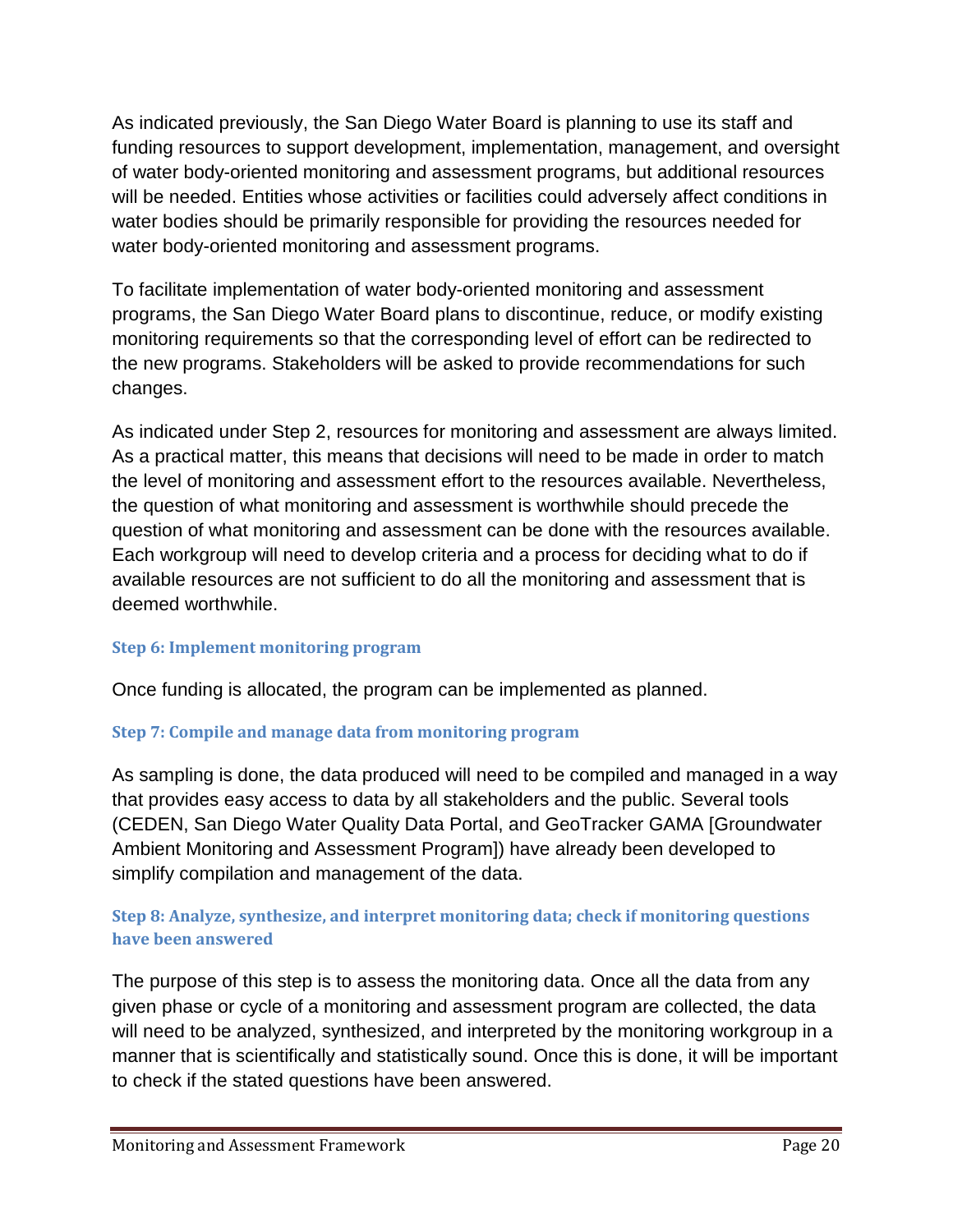#### <span id="page-20-0"></span>**Step 9: Communicate results of monitoring program**

As indicated previously, monitoring and assessment programs are useless if the results are not communicated effectively to appropriate audiences. There are a number of ways to communicate results to the public, stakeholders, and decision-makers; different ways may be appropriate for different audiences. It is important for summaries of results to be both technically sound and easily understood. In some cases it may be important to provide contextual and other supplemental information to help facilitate understanding.

As a step towards producing easily understood summaries of monitoring and assessment results, development of a watershed report card has been initiated as part of the San Diego River watershed monitoring coordination project (Bernstein et al., 2012).

#### <span id="page-20-1"></span>**Step 10: Update and refine monitoring program as appropriate**

In some cases, if questions have been adequately answered, one phase or cycle of a monitoring and assessment program or the entire program can be concluded. In some cases, new questions will need to be answered and a new program will need to be developed to answer those questions. In many cases, water body-oriented monitoring and assessment programs will need to be conducted on an ongoing basis. For example, there will be an ongoing need for monitoring and assessment programs to answer basic questions about conditions in water bodies (conditions monitoring and assessment, M1). That does not mean, however, that such programs must or should continue without changes. For example, if it is found that the questions were not answered (see Step 8), then the monitoring and assessment program will need to be refined so that the questions can be answered. Also, as new and improved monitoring and assessment tools are developed, it is important that they be folded into monitoring and assessment programs. In some cases these newer tools will augment older ones; in some cases they may replace them.

<span id="page-20-2"></span>Periodic review by independent outside experts should be part of this step, especially for ongoing, long term monitoring and assessment programs.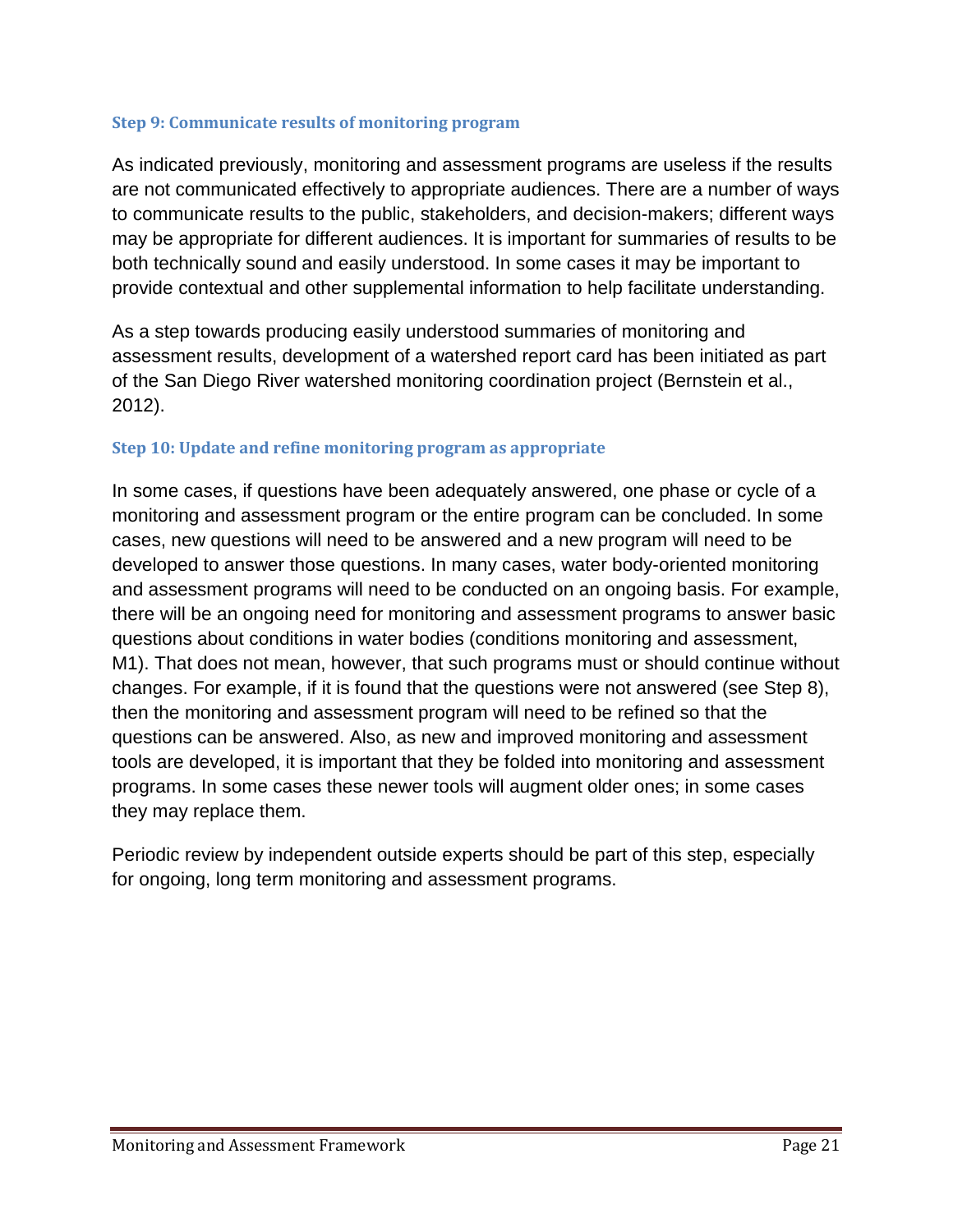# **C. Available Tools, Infrastructure and Resources for Implementation**

### <span id="page-21-0"></span>**1. Available Tools and Infrastructure for Implementation**

As suggested in the preceding section, at least some of the tools and infrastructure needed for implementation of water body-oriented monitoring and assessment in the San Diego Region are already in place. Some of the tools and infrastructure were not available until fairly recently.

Several new standard operating procedures (SOPs) for field and laboratory methods have been developed over the past few years. In addition, several indicators to measure biological integrity (based on benthic macroinvertebrates and algae) and physical habitat integrity have been developed. Also, functional assessments like the California Rapid Assessment Method (CRAM) have been advanced. Strong quality assurance and quality control tools such as those established by the SWAMP Quality Assurance Team can now be applied to monitoring and assessment programs. Also, existing infrastructure is available for database management (CEDEN, GeoTracker GAMA, and San Diego Regional Water Quality Data Portal) and the dissemination of data (My Water Quality Portal and GeoTracker GAMA).

### <span id="page-21-1"></span>**2. Resources for Implementation**

The San Diego Water Board has the ability to control or influence how various financial resources are used for monitoring and assessment. These can be categorized as:

- Financial resources of the San Diego Water Board;
- Financial resources of regulated entities; and
- Financial resources of other entities.

These categories are briefly discussed below.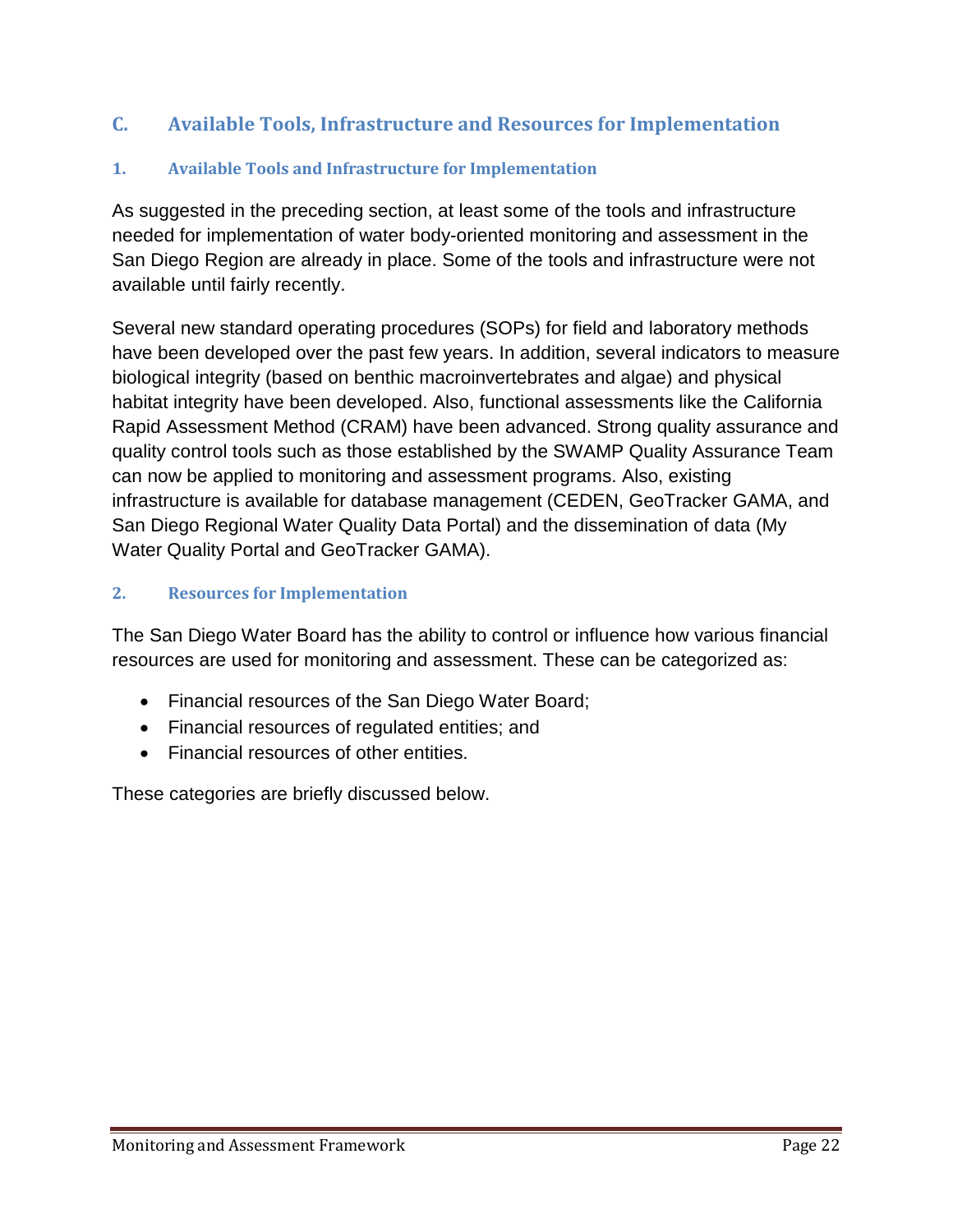#### <span id="page-22-0"></span>**Financial Resources of the San Diego Water Board**

The only allocation in the San Diego Water Board budget specifically designated for staff work on monitoring and assessment is approximately 80 percent of a full time staff position per year. The San Diego Water Board also uses contract funding to conduct and support monitoring and assessment. The primary source of such funding is SWAMP of the State and Regional Water Boards. This funding comes from the State Water Board budget and is paid for with Waste Discharge Permit Fees. Each Regional Water Board has received an annual allocation from SWAMP since 2000. The San Diego Water Board allocation has been between \$200,000/year and \$300,000/year. The San Diego Water Board uses SWAMP funding to support monitoring and assessment of conditions in San Diego Region water bodies. The San Diego Water Board also has used funds from the U.S.EPA to perform and contract monitoring and assessment activities. These funds are used to support assessment of surface waters and development of total maximum daily loads or other approaches to addressing impaired water bodies.

The San Diego Water Board also has financial resources for a laboratory contract that is used to conduct and support monitoring and assessment. Generally staff will collect data and contract for laboratory analysis of the samples. Over the last several years, the funding provided for the laboratory contract has varied substantially. The current contract has funding of \$25,000 per year. The San Diego Water Board uses this contract funding for small projects for compliance evaluation, emergency monitoring during spills, and/or water body condition assessments.

Finally, the San Diego Water Board has influence over how certain funds of the State Water Board are spent, including financial assistance (grants and loans), supplemental environmental projects in civil liability cases, and use of the State Water Pollution Cleanup and Abatement Account.

### <span id="page-22-1"></span>**Financial Resources of Regulated Entities**

The San Diego Water Board requires a number of entities to conduct or participate in monitoring and assessment. The San Diego Water Board generally specifies the monitoring and assessment to be done, but not the amount to be spent on monitoring and assessment. The total amount spent on monitoring and assessment required by the San Diego Water Board is estimated to be several million dollars per year. The level of effort devoted to monitoring and assessment required by the San Diego Water Board far exceeds the level of effort devoted to monitoring and assessment conducted by the San Diego Water Board.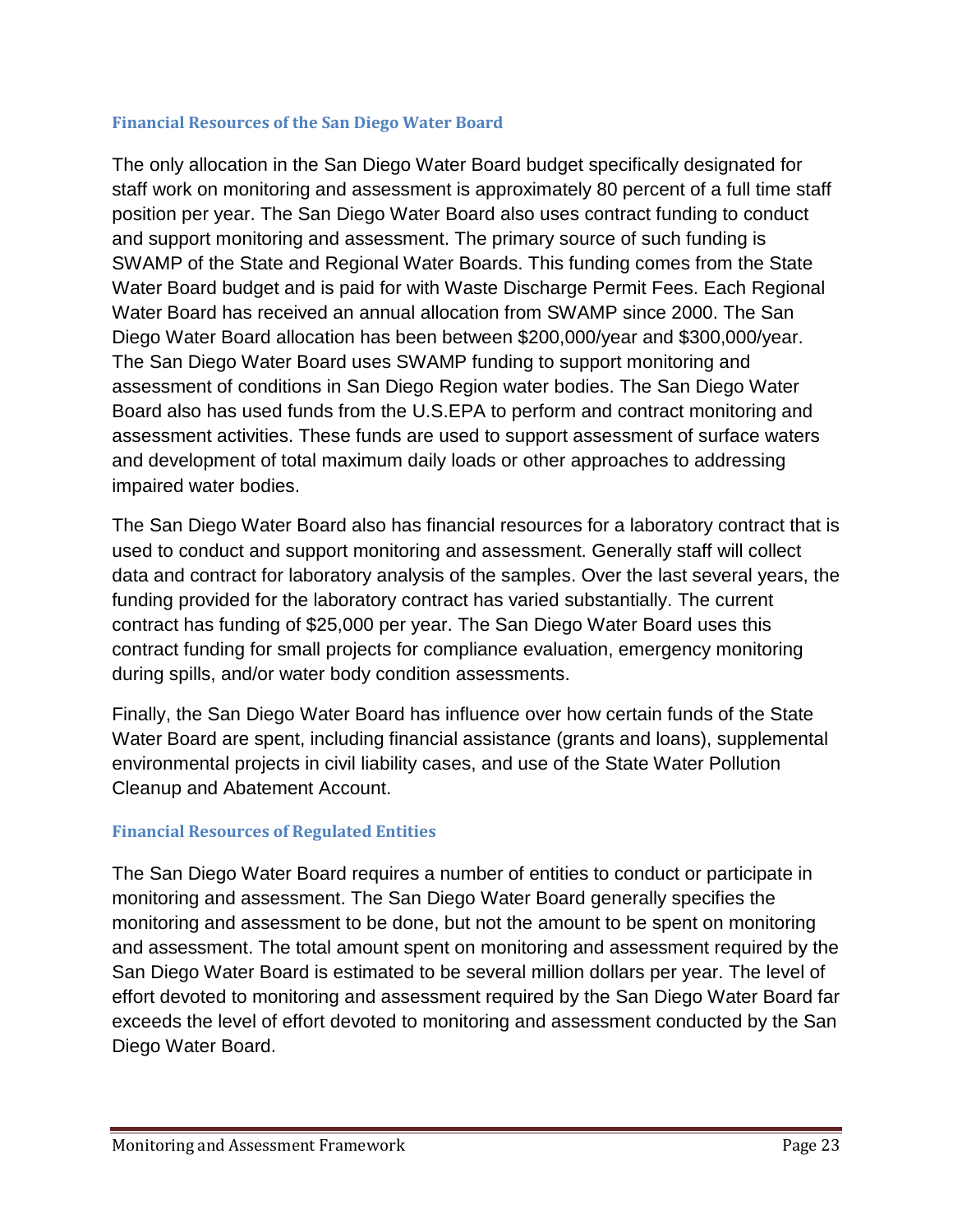#### <span id="page-23-0"></span>**Financial Resources of Other Entities**

Other entities, such as governmental organizations with responsibilities for public health or natural resources, academic and other research institutions, and non-governmental organizations, also devote financial resources to monitoring and assessment of water bodies in the San Diego Region. Such organizations are among the stakeholders included in the collaborative ten-step process shown in Figure 2. The San Diego Water Board does not regulate these organizations, so it cannot control how these financial resources are used, but it may be able to influence how they are used. In any case, monitoring and assessment conducted and funded by these organizations may be useful to the San Diego Water Board.

Although their financial resources are usually quite limited, citizen monitoring groups can make significant contributions to water body-oriented monitoring and assessment with the help of community volunteers. The State Water Board's Clean Water Team provides assistance to such groups.

#### <span id="page-23-1"></span>**Future Allocations of Financial Resources**

The monitoring and assessment that the San Diego Water Board requires other entities to conduct or participate in is critical to making the transition to water-body oriented monitoring and assessment. There are two reasons for this. First, the financial resources devoted to such monitoring and assessment is much greater than the financial resources the San Diego Water Board has available for monitoring and assessment. Second, much of the monitoring and assessment the San Diego Water Board requires other entities to conduct is not currently water body-oriented. Consequently, in many cases there is considerable room for improvement in such monitoring and assessment.

The level of effort (i.e., financial resources) needed to conduct or participate in monitoring and assessment required by the San Diego Water Board differs substantially from entity to entity. The level of effort may be appropriate and equitable in some cases, but not in others. Monitoring and assessment required by the San Diego Water Board may be "too much," "too little," or "just right" for different entities. Although it is reasonable to expect the San Diego Water Board to establish monitoring and assessment requirements that are appropriate and equitable (i.e., "just right") for all entities, there is currently no formula for determining what is appropriate and equitable.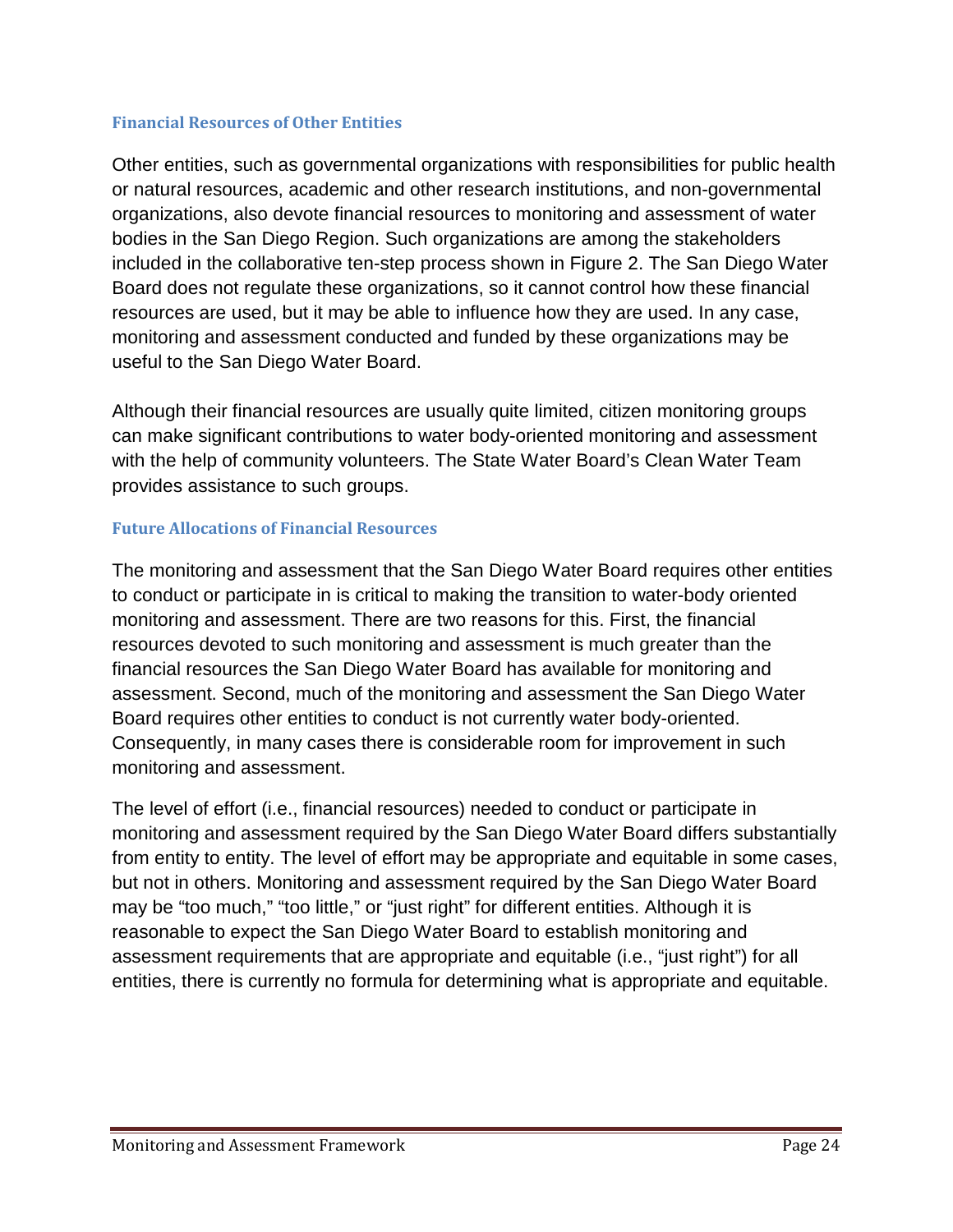Where the required monitoring and assessment is "just right," it should be possible to transition to water body-oriented monitoring and assessment simply by reallocating resources from monitoring and assessment that is less important and less useful to that which is more important and more useful. Where required monitoring and assessment is "too much," both reallocation of resources and an overall reduction in required monitoring and assessment should occur. Where required monitoring and assessment is "too little", both reallocation of resources and an overall increase in required monitoring and assessment should occur. Although such adjustments and reallocations are straightforward in concept, they are likely to be difficult to implement in practice.

To improve the way that the financial resources of regulated entities are used for monitoring and assessment, the San Diego Water Board will need to commit more of its own staff resources to monitoring and assessment than it has in the past. It is planned that seven staff positions of the San Diego Water Board will be devoted primarily to monitoring and assessment work. These include five staff positions in the Monitoring, Assessment, and Research Unit (MARU) and two senior specialist positions. Only one position, currently partly funded by SWAMP, is budgeted specifically for monitoring and assessment. Funding for the other positions is drawn from a broad swath of programs administered by the San Diego Water Board. Monitoring and assessment work is implicitly part of or related to much of the San Diego Water Board's work to carry out its mission, so staff resources that can reasonably be used for monitoring and assessment work are not limited to those that the budget specifically designates for such work. Programs of the San Diego Water Board that could reasonably contribute to funding the seven positions may include but are not limited to the following:

- National Pollution Discharge Elimination System (NPDES)
- Waste Discharge Requirements (WDR)
- Clean Water Act section 401 Water Quality Certification
- Total Maximum Daily Load (TMDL)
- Cleanup and Remediation
- Nonpoint Source
- Water Quality Assessment (Clean Water Act sections 303d and 305b).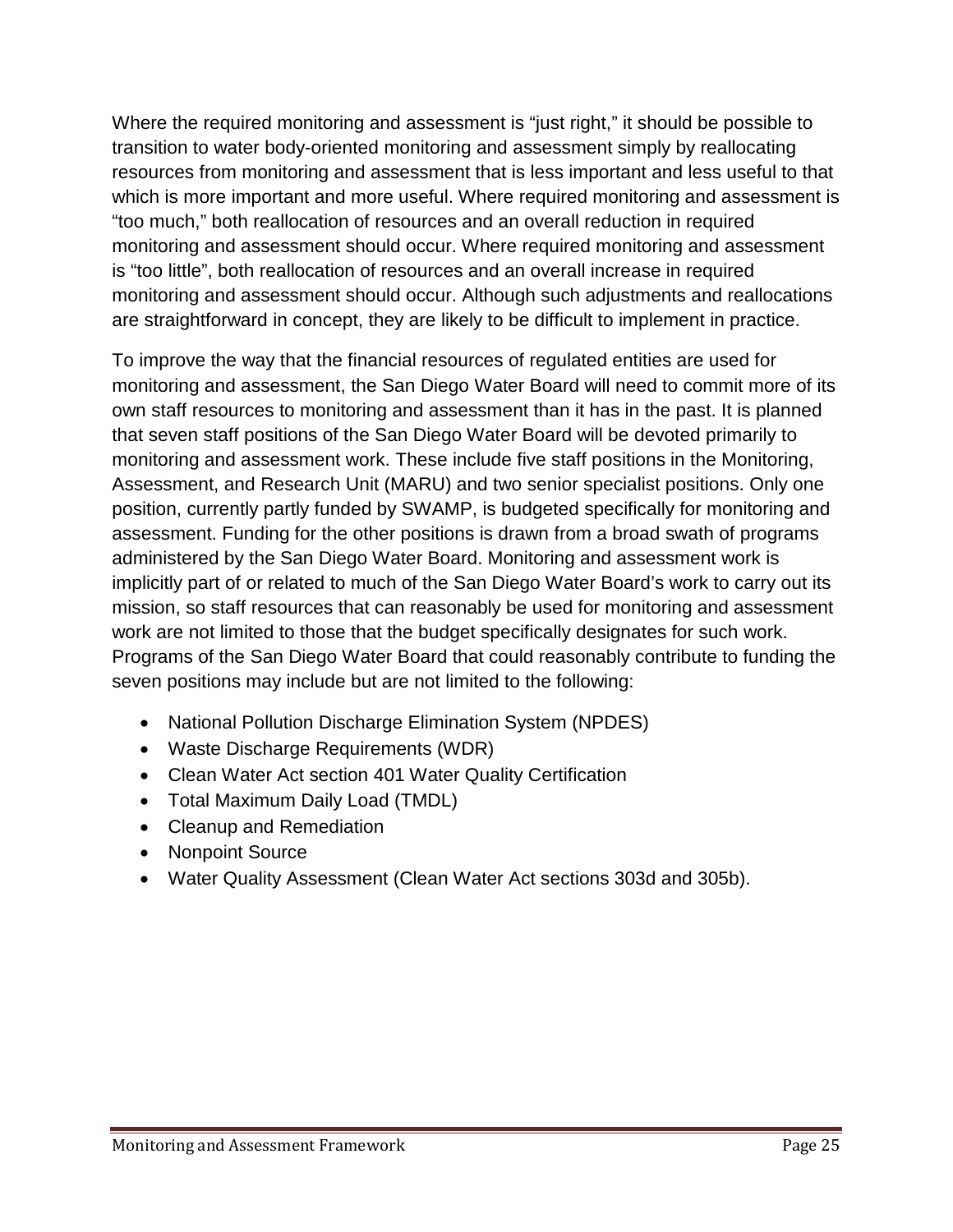# <span id="page-25-0"></span>**VII. Short-Term and Long-Term Milestones for Implementation of Water Body-Oriented Monitoring and Assessment**

# <span id="page-25-1"></span>**A. Short-Term Implementation Milestones: One to Five Years**

Implementation milestones over the short term, the next one to five years, are to:

- a) Start the collaborative ten-step process to develop water body-oriented monitoring and assessment programs for selected types of water bodies and selected categories of beneficial uses;
- b) Begin implementation of newly developed programs;
- c) Communicate the preliminary results of those programs as they are produced; and
- d) Develop and implement performance monitoring and assessment programs (M4) as management actions are implemented.

## <span id="page-25-2"></span>**B. Long-Term Implementation Milestones: Five to Twenty Years**

Implementation milestones over a longer five to twenty year timeframe are to:

- a) Complete development and implementation of water body-oriented monitoring and assessment programs;
- b) Regularly and frequently communicate the results from all such programs on an ongoing basis, including the results of performance monitoring and assessment (M4);
- c) Have the programs reviewed periodically by independent outside experts;
- d) Periodically update and refine the programs, as appropriate; and
- e) Periodically review and refine the approach to monitoring and assessment, as appropriate.

As indicated previously, changes in conditions in water bodies can take years or decades to occur, so ongoing, long-term monitoring and assessment will be needed to evaluate changes and trends.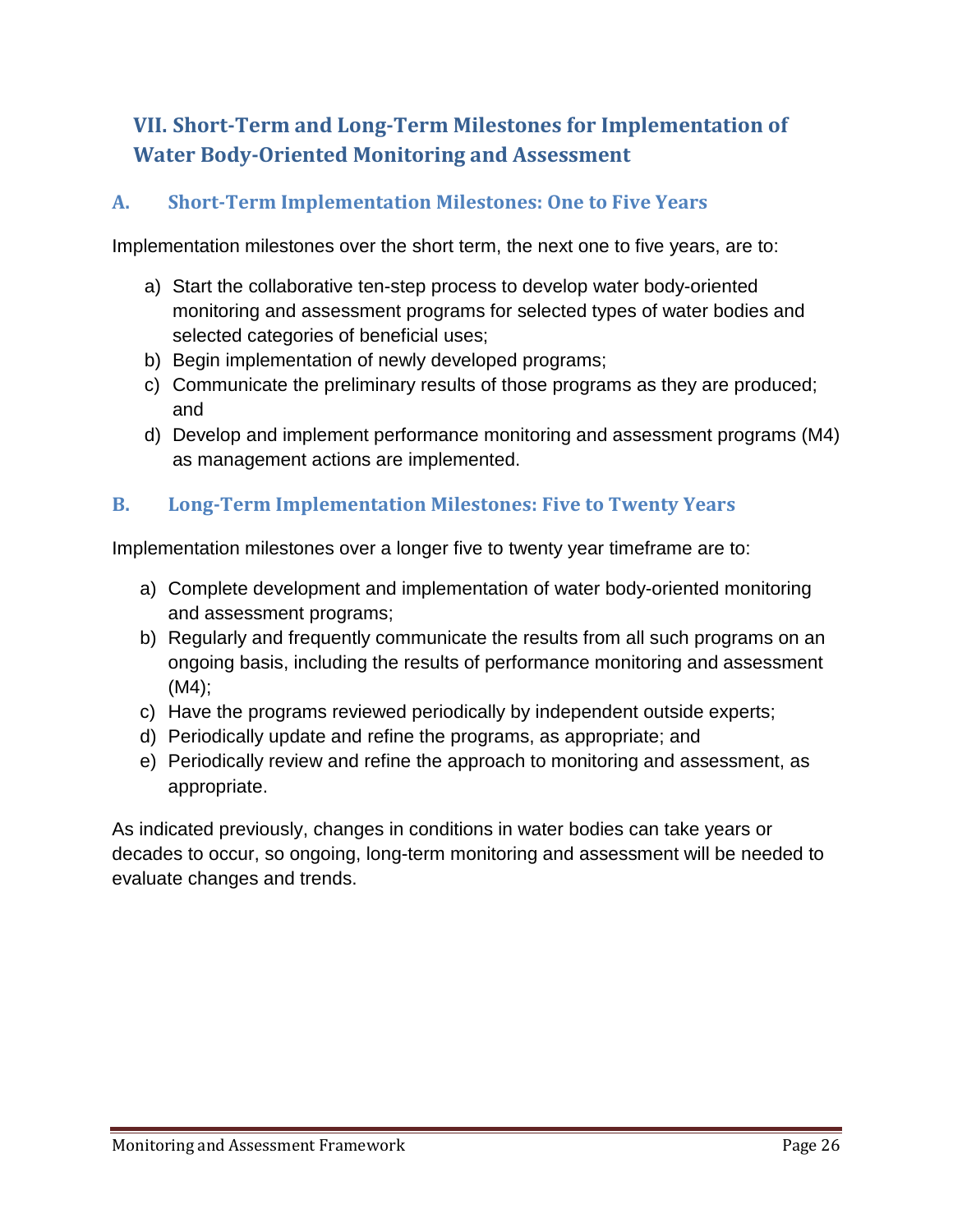## <span id="page-26-0"></span>**VIII. References**

#### Publications and Technical Reports

- Bernstein et al. 2012: San Diego River Watershed Monitoring Program. SWAMP draft report.
- Ode, P. and Schiff, K. 2009: Recommendations for the development and maintenance of a reference condition management program (RCMP) to support biological assessment of California's wadeable streams. SWAMP Technical Report.
- Ode, P.R., Kincaid, T.M., Fleming, T., and Rehn, A.C.2011: Ecological Condition Assessments of California's Perennial Wadeable Streams: Highlights from the Surface Water Ambient Monitoring Program's Perennial Streams Assessment (PSA) (2000-2007). SWAMP Technical Report.
- NWQMC (National Water Quality Monitoring Council) 2011: A Framework for Water Quality Monitoring.
- SWRCB (State Water Resources Control Board) 2008: Strategic Plan Update, 2008- 2002.
- SMC (Stormwater Monitoring Coalition Bioassessment Working Group) 2007: Regional Monitoring of southern California's coastal watersheds. Southern California Coastal Water Research Project, Technical Report 539.
- Stein & Bernstein 2008: Integrating probabilistic and targeted compliance monitoring for comprehensive watershed assessment. Environ. Monit. Assess. 144, 117-129.
- SWAMP (Surface Water Ambient Monitoring Program) 2010: 2010 Update of the Comprehensive Monitoring and Assessment Strategy to Protect and Restore California's Water Quality. SWAMP Planning Document.

#### Important Websites:

Frameworks:

- National Water Quality Monitoring Council: <http://acwi.gov/monitoring/>
- Surface Water Ambient Monitoring Program (SWAMP) Planning Documents: [http://waterboards.ca.gov/water\\_issues/programs/swamp/reports.shtml#plan\\_docs](http://waterboards.ca.gov/water_issues/programs/swamp/reports.shtml#plan_docs)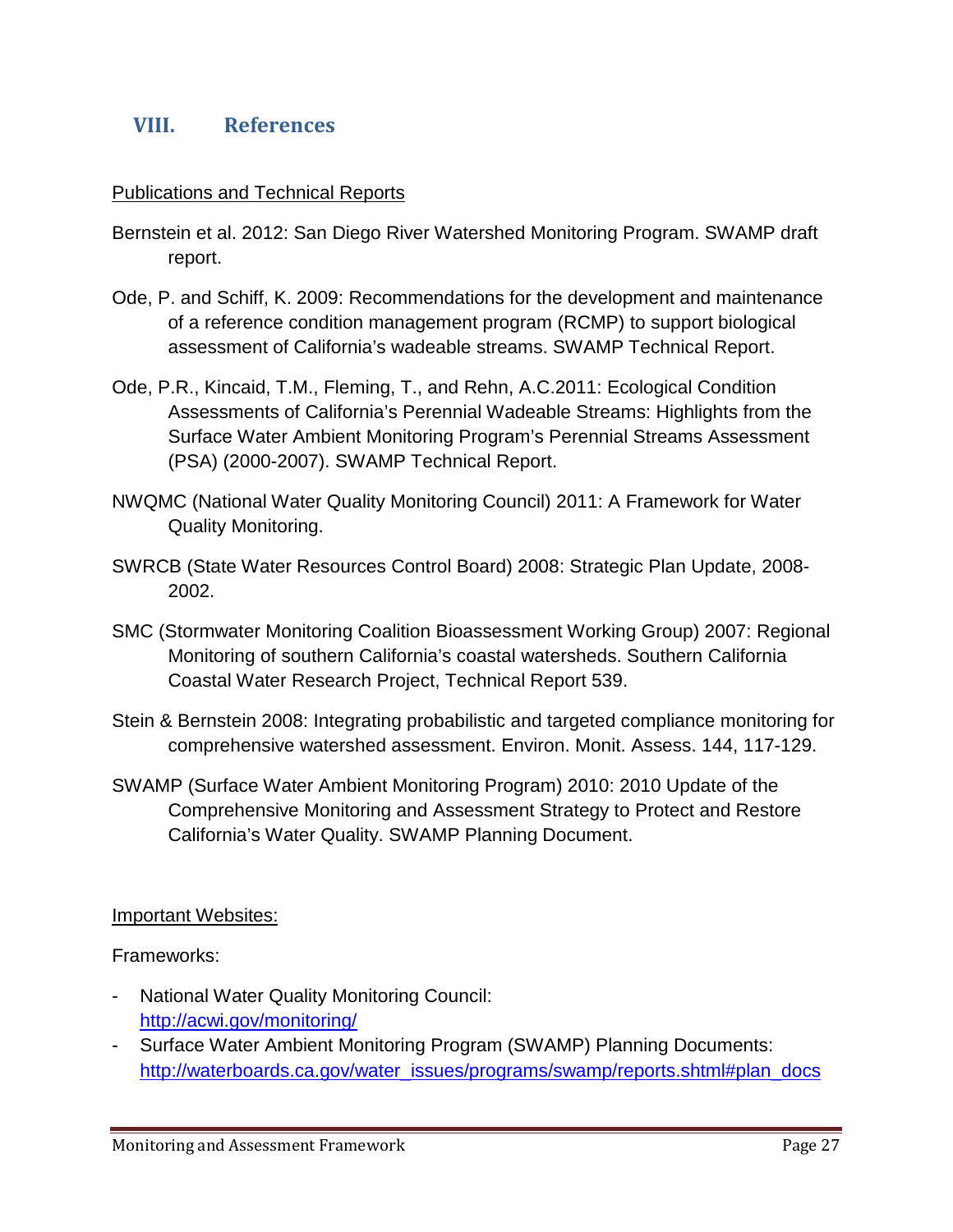Monitoring Programs:

- San Gabriel River Watershed Regional Monitoring Program and Los Angeles River Watershed Regional Monitoring Program: <http://watershedhealth.org/programsandprojects/watershedmonitoring.aspx>
- Southern California Bight Regional Monitoring Program: [http://www.sccwrp.org/ResearchAreas/RegionalMonitoring/BightRegionalMonitoring.](http://www.sccwrp.org/ResearchAreas/RegionalMonitoring/BightRegionalMonitoring.aspx) [aspx](http://www.sccwrp.org/ResearchAreas/RegionalMonitoring/BightRegionalMonitoring.aspx)
- San Francisco Bay Regional Monitoring Program: <http://sfei.org/rmp>
- Groundwater Ambient Monitoring and Assessment Program (GAMA): [http://www.waterboards.ca.gov/water\\_issues/programs/gama/](http://www.waterboards.ca.gov/water_issues/programs/gama/)

Tools:

- Causal Analysis/Diagnosis Decision Information System (CADDIS): <http://www.epa.gov/caddis/>
- Surface Water Ambient Monitoring Program (SWAMP) Standard Operating Procedures (SOPs): [http://swamp.mpsl.mlml.calstate.edu/resources-and-downloads/standard-operating](http://swamp.mpsl.mlml.calstate.edu/resources-and-downloads/standard-operating-procedures)[procedures](http://swamp.mpsl.mlml.calstate.edu/resources-and-downloads/standard-operating-procedures)
- Surface Water Ambient Monitoring Program (SWAMP) Quality Assurance (QA) information:
	- <http://swamp.mpsl.mlml.calstate.edu/resources-and-downloads/quality-assurance>
- California Environmental Data Exchange Network (CEDEN): <http://ceden.org/>
- My Water Quality Portal: <http://waterboards.ca.gov/mywaterquality>
- San Diego Regional Water Quality Data Portal: <http://www.ca-watersheds.org/reg9-public/>
- California Rapid Assessment Method (CRAM): [http://www.cramwetlands.org](http://www.cramwetlands.org/)
- GeoTracker GAMA: [http://www.waterboards.ca.gov/water\\_issues/programs/gama/geotracker\\_gama.shtml](http://www.waterboards.ca.gov/water_issues/programs/gama/geotracker_gama.shtml)
- Clean Water Team (citizen monitoring assistance): [http://www.waterboards.ca.gov/water\\_issues/programs/swamp/cwt\\_volunteer.shtml](http://www.waterboards.ca.gov/water_issues/programs/swamp/cwt_volunteer.shtml)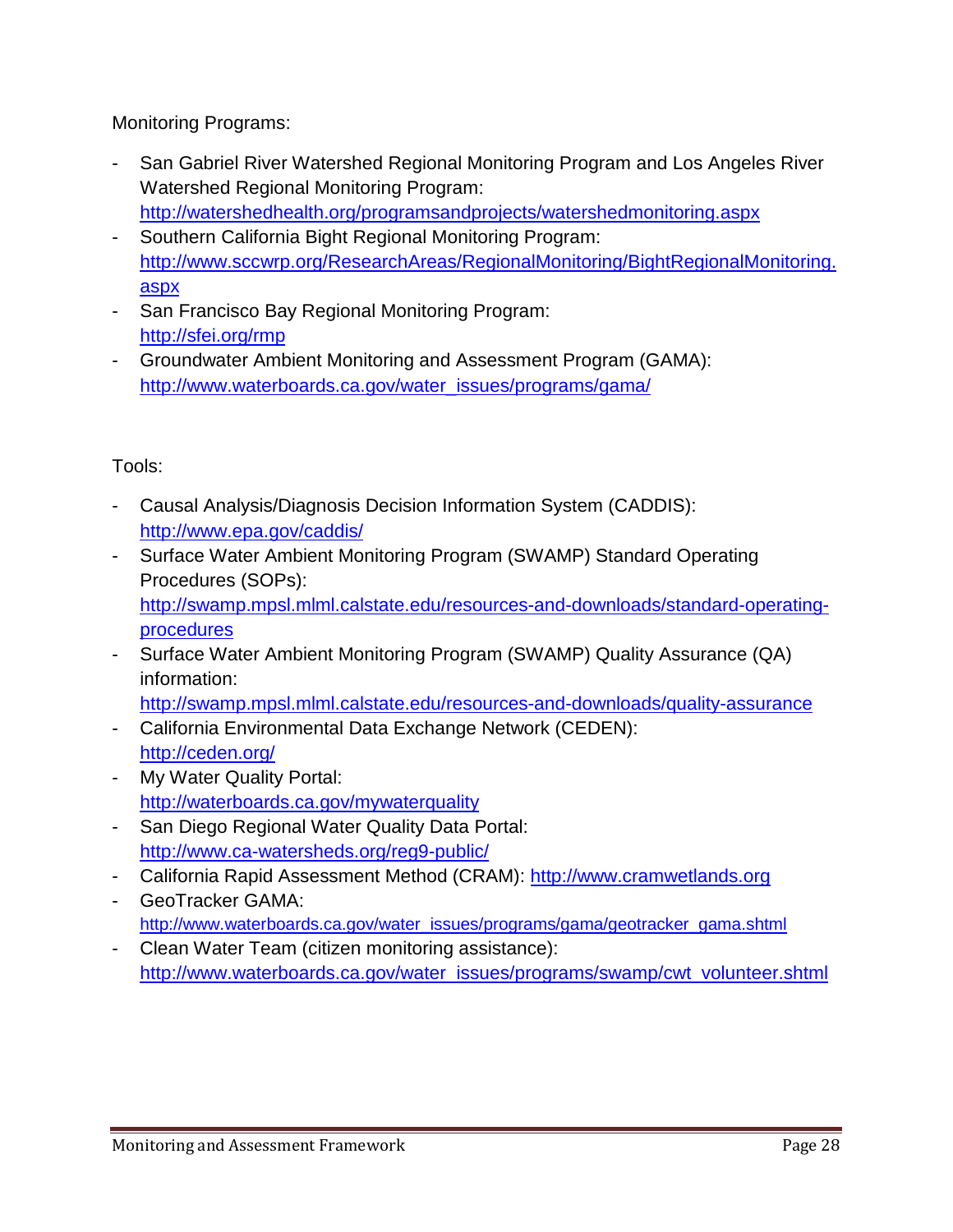# <span id="page-28-0"></span>**IX. Glossary**

- **Assessment**: The conversion of monitoring data into information relevant to identified management issues.
- **Conditions:** Chemical, physical, biological, and/or microbiological characteristics of water, sediment, organisms, populations, biological communities, ecosystems, and/or habitats as they relate to beneficial uses of water bodies.
- **Monitoring**: Periodic collection of data.
- **Monitoring Questions**: Management issues formulated as questions that can be answered by analysis of data derived from measurement of environmental variables.
- **Reference Site**: A specific locality on a water body that is undisturbed or minimally disturbed, and is representative of the expected undisturbed or minimally disturbed conditions at other localities on the same water body or similar nearby water bodies.
- **Special Studies**: Data collection and analysis undertaken for a narrowly defined purpose. Special studies are often intended to produce information to enable better understanding and interpretation of monitoring data.
- **Stressor**: Pollutants and other influences with the capacity to have adverse effects on beneficial uses. Stressors can be of natural origin (e.g., nutrients) or of anthropogenic origin (e.g., DDT). The concentrations, levels or magnitudes of stressors of natural origin (e.g., nutrients) are sometimes modified as a result of anthropogenic actions (e.g., runoff from fertilized land might cause an estuary to have unnaturally elevated levels of nutrients). Stressors are not limited to chemical substances; they may also be biological (e.g., invasive non-native species) or physical (e.g. Modified hydrological regimes or changes in physical habitat).
- **SWAMP**: Surface Water Ambient Monitoring Program of the State and Regional Water Boards
- **Unsatisfactory conditions:** Conditions that are impaired, degraded, impacted, detrimental, adverse, or otherwise poor, unfavorable, undesirable, unacceptable, or unhealthy, and/or that do not meet water quality standards.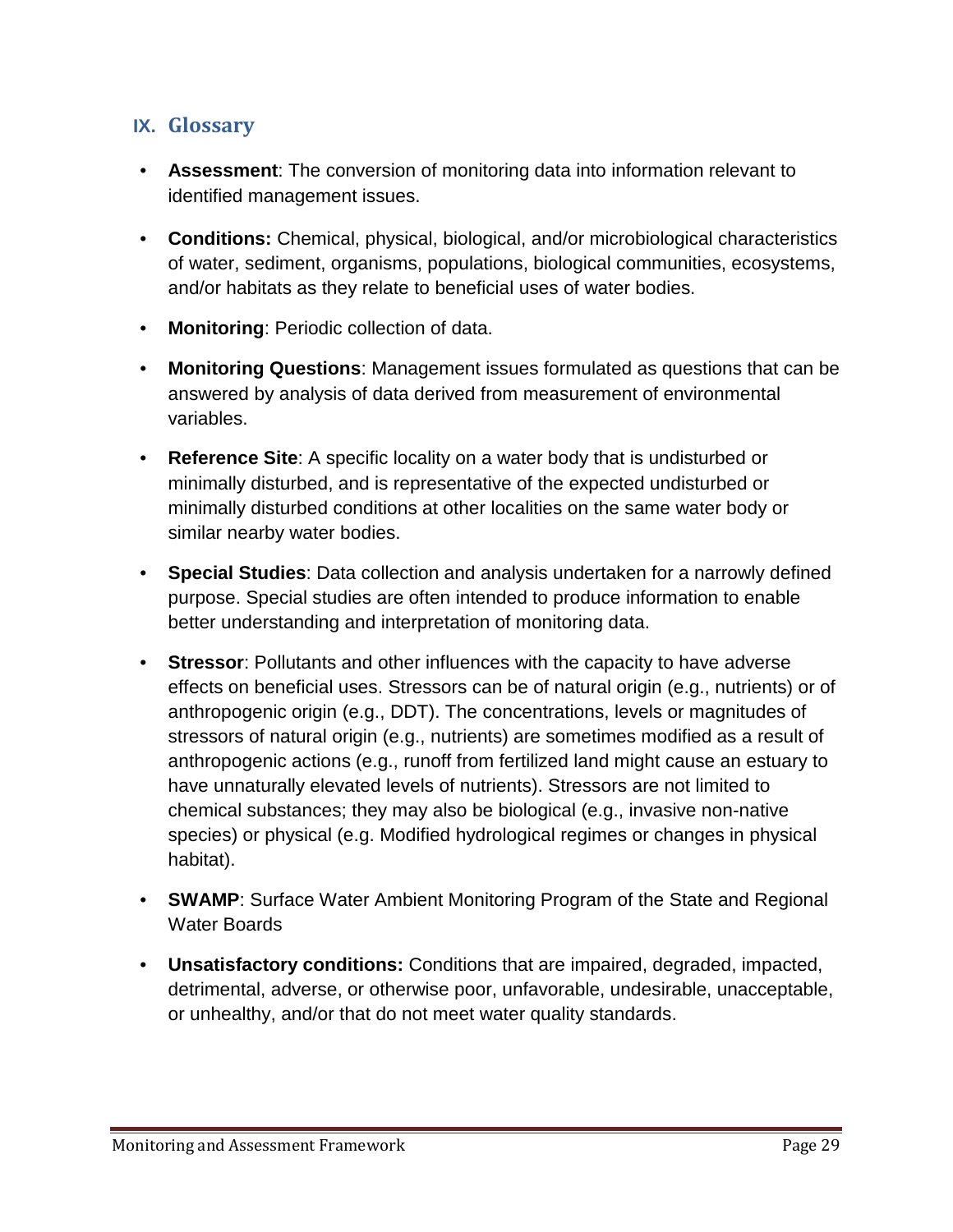# <span id="page-29-0"></span>**X. Appendix**

San Francisco Bay Water Board PCA section 13267 letter, 1992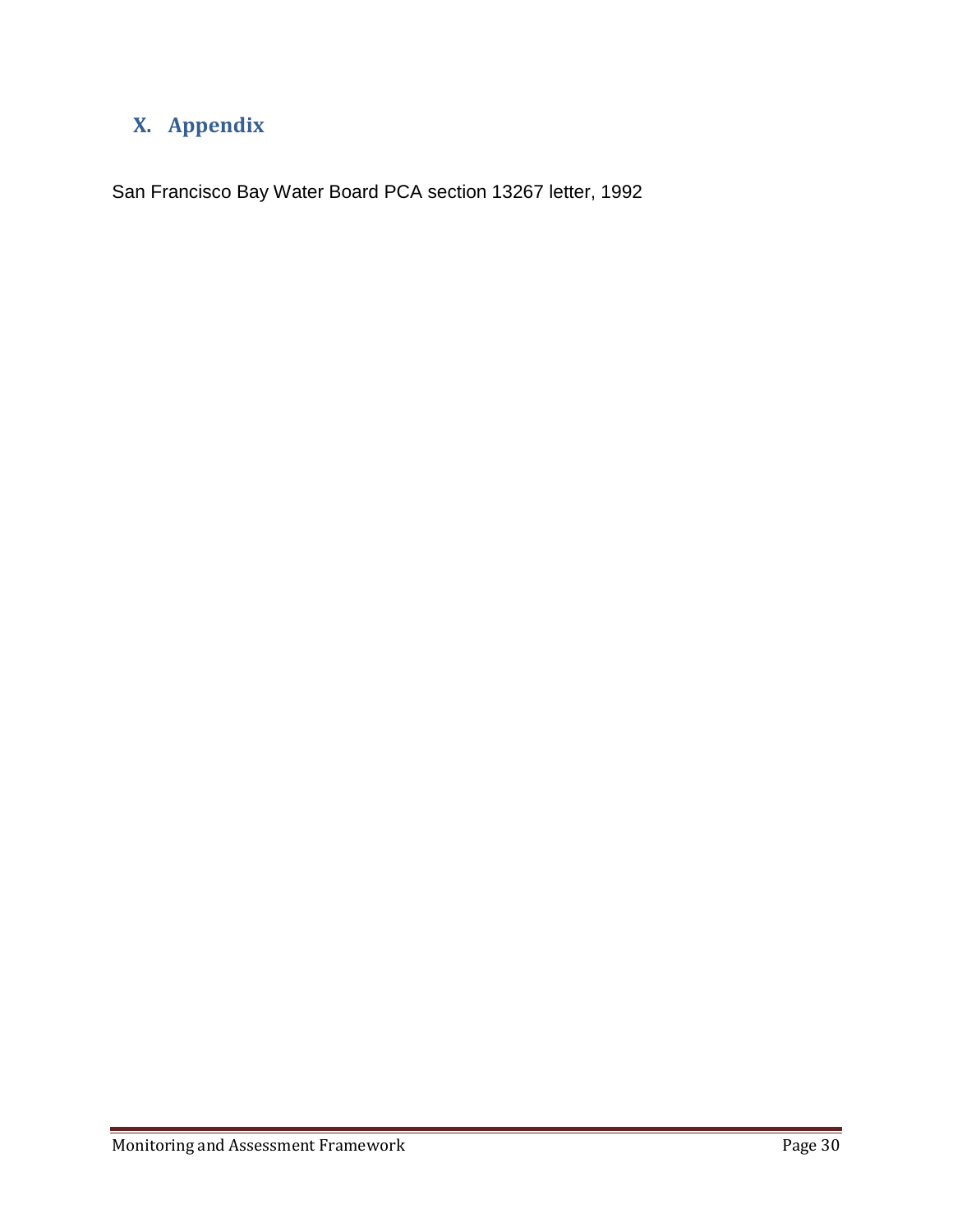CALIFORNIA REGIONAL WATER QUALITY CONTROL BOARD SAN FRANCISCO BAY REGION 2101 WEBSTER STREET, SUITE 500 OAKLAND, CA 94612  $(310)$  464-1235

12 June 1992

TO:

#### Attached Mailing List

SUBJECT:

#### Implementation of a Regional Monitoring Program for the San Francisco Estuary.

On April 15, 1992, the San Francisco Bay Regional Board adopted Resolution 92-043 On April 15, 1992, the San Francisco Day Regional South and Monitoring Plan for San<br>directing the Executive Officer to implement the Regional Monitoring Plan for San directing the Executive Officer to implement the regional to collect information on the<br>Francisco Bay. The Regional Monitoring Plan is designed to collect information on the concentrations of pollutants in water, sediment and biota from throughout the estuary. The RMP will allow the Regional Board to evaluate the effectiveness of its water quality control program.

This letter is a formal request under Section 13267 of the California Water Code This fetter is a formal fequest under because for the baseline portion of the RMP. It is imperative that the implementation be as a collective rather than individual It is imperative that the implementation be as a solution of the RMP is requested.<br>monitoring. A reply by July 7, 1992 on your intention to implement the RMP is requested. Failure to comply could result in an enforcement action under Section 13268 of the California Water Code. I intend to inform the Regional Board at the July 15, 1992 monthly meeting on the progress of implementing the RMP.

There are several operating principles I will be following in implementing the RMP. First, portions of the RMP will be phased in over time and thus costs may increased KMP. First, portions of the Klyp will be linkage to existing or proposed programs by other<br>in future years. Second, there will be linkage to existing or proposed programs by other agencies to eliminate duplication and thereby keep costs reasonable. Third, the RMP in future years will be examining cause and effect relationship which dictates that a certain portion of future efforts be categorized as research. Finally, the program must be accountable and credible to the regulatory agencies, sponsoring agencies and the public. Therefore, we will continue to provide a strong leadership and technical role in the implementation of the RMP.

In addition, Resolution 92-043 provides that certain routine monitoring of effluents and ambient waters contained in NPDES permits could be reduced or suspended. Examples of effluent monitoring reductions are daily BOD or total suspended solids